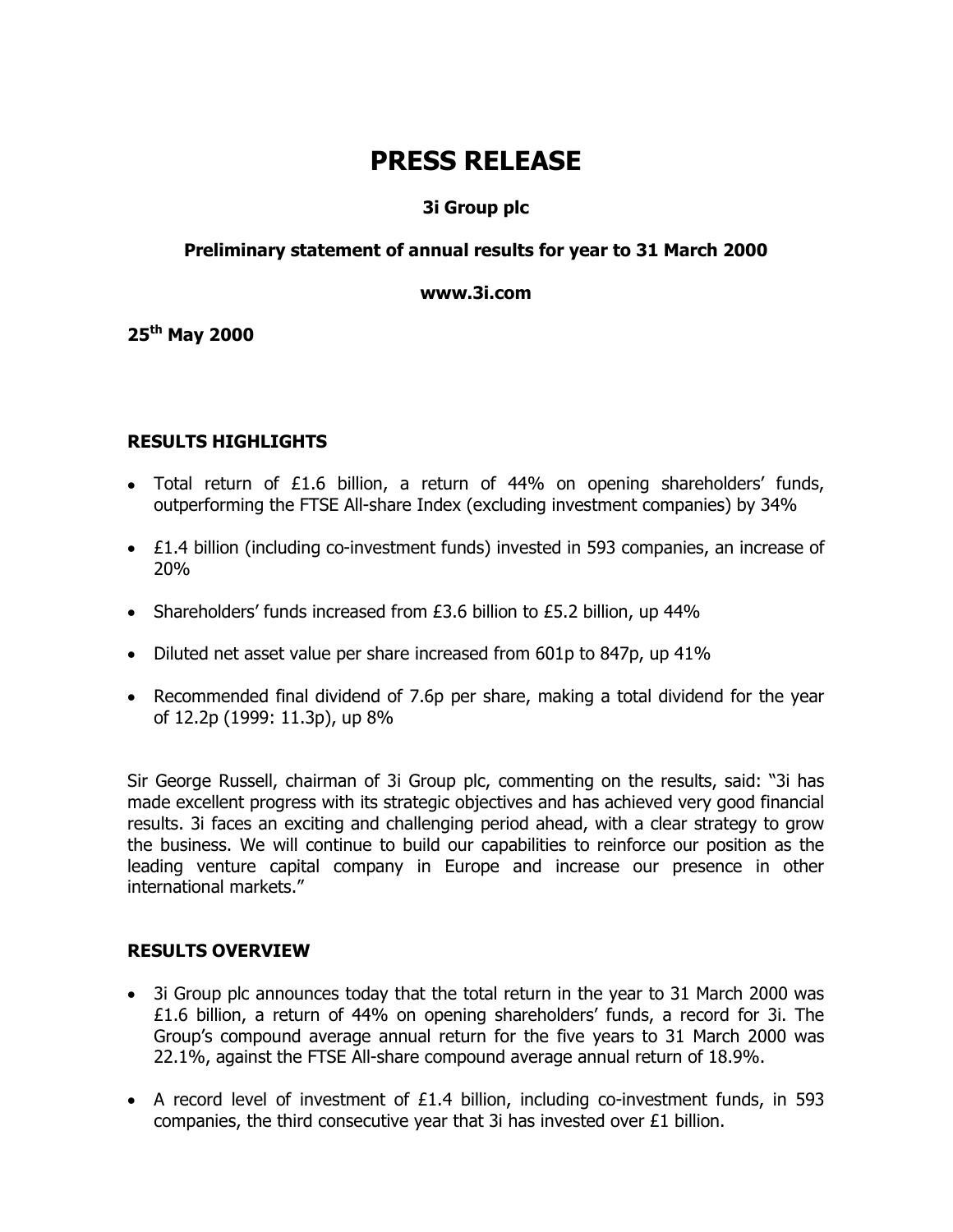- Diluted net asset value per share increased from 601p to 847p, an increase of 41% from 31 March 1999
- Profits (over carrying value) on sale of equity investments were £350 million, an increase of 94%. These profits represented an uplift over opening valuation of 83%. Profits over cost were £643 million
- Unrealised value growth in the portfolio of £1.2 billion
- Final dividend of 7.6p recommended by the Directors, making a total dividend for the year of 12.2p

# **REVIEW OF STRATEGIC OBJECTIVES**

- 3i has made excellent progress against its strategic objectives:
	- **Maintain market leadership in the UK** 
		- Invested £894 million in 354 companies
		- Accounted for 42% of all technology investments made by BVCA members
		- Total return from the UK was £1,302 million, a return of 43%
		- Restructured 3i's UK network onto a stronger regional footing
	- **Increase investment in continental Europe to 20% of the Group's portfolio by 2003** 
		- Increased investment in continental Europe to £422m from £241m in the year to 31 March 1999, an increase of 75%
		- The continental portfolio now represents 18% of the total portfolio
		- Opened offices in Nantes in France and in Bologna and Padua in Italy
	- **Increase technology assets to over 30% of the Group's portfolio** 
		- Increased technology investment to £656m from £291m in the year to 31 March 1999, representing an increase of 125%
		- The technology portfolio now represents 40% of the portfolio
	- **Develop a significant business in the US and Asia Pacific** 
		- Opened offices in Boston and Palo Alto in September 1999 and have completed nine investments, investing US\$44 million
		- Increased investment in Asia Pacific and raised a US\$400 million 3i Asia Pacific Technology fund in Singapore
	- **Grow funds under management to support our core investment activities** 
		- Eurofund III, a Euro 2 billion pan-European buy-out fund was launched
		- Launched a US\$400 million 3i Asia Pacific Technology Fund
		- Launched 3i Bioscience Investment Trust, a quoted investment trust, on the London Stock Exchange
		- Increased third party quoted funds under management during the financial year to £0.8 billion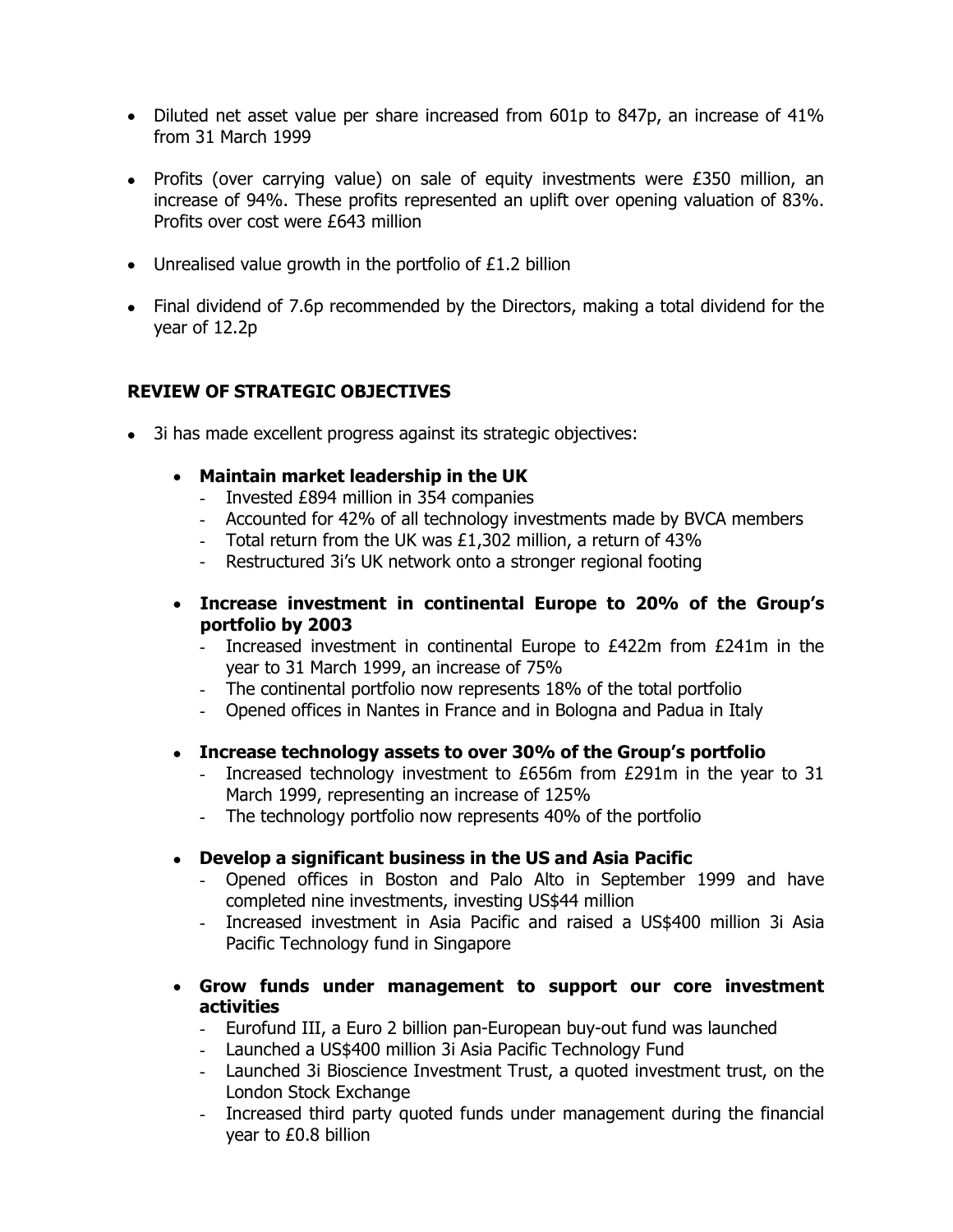- Following the year end launched 3i European Technology Trust on the London Stock Exchange

## **OPERATING REVIEW**

#### **Europe**

## **UK**

The UK business is now benefiting from the restructuring of the UK network into six regions, reporting high levels of investments and realisations. The network provides a strong competitive advantage, combining local knowledge with the benefit of an international network.

Returns from the UK business have been very good, particularly in technology businesses. The UK return was £1,302 million, driven mainly by the value growth of quoted technology and buy-out companies coming from 3i's portfolio in which 3i has retained a stake. 3i made 202 technology investments during the year and now has 485 UK technology businesses in the portfolio. 3i completed 52 buy-outs during the year, investing a total of £424 million.

## **Continental Europe**

3i in continental Europe has again had a successful year in building its business and making significant progress towards achieving the strategic objective of 20% of its portfolio assets in continental Europe by 2003. The continental portfolio now totals 18% of the Group's portfolio.

Investment levels grew strongly, rising from £241 million last year to £422 million in the financial year ended 31 March 2000. Total return in continental Europe was £221 million before currency adjustment.

3i strengthened its network, opening offices in Nantes in France and Padua and Bologna in Italy. In addition, with the acquisition of Technologieholding, a German venture capital company, 3i added Berlin and Leipzig to 3i's German network. Since the year end, 3i has opened an office in Zurich, Switzerland and has agreed to acquire SFK Finance Oy, based in Helsinki, giving 3i its first office in the Nordic region.

#### **US**

Since 3i established its offices in September 1999, US \$44 million has been invested in nine companies. These have been achieved primarily on the strength of 3i's ability to deliver genuine international reach to US entrepreneurs. 3i's network of 39 offices across three continents and a portfolio of around 750 technology investments is proving to be very attractive to US technology businesses.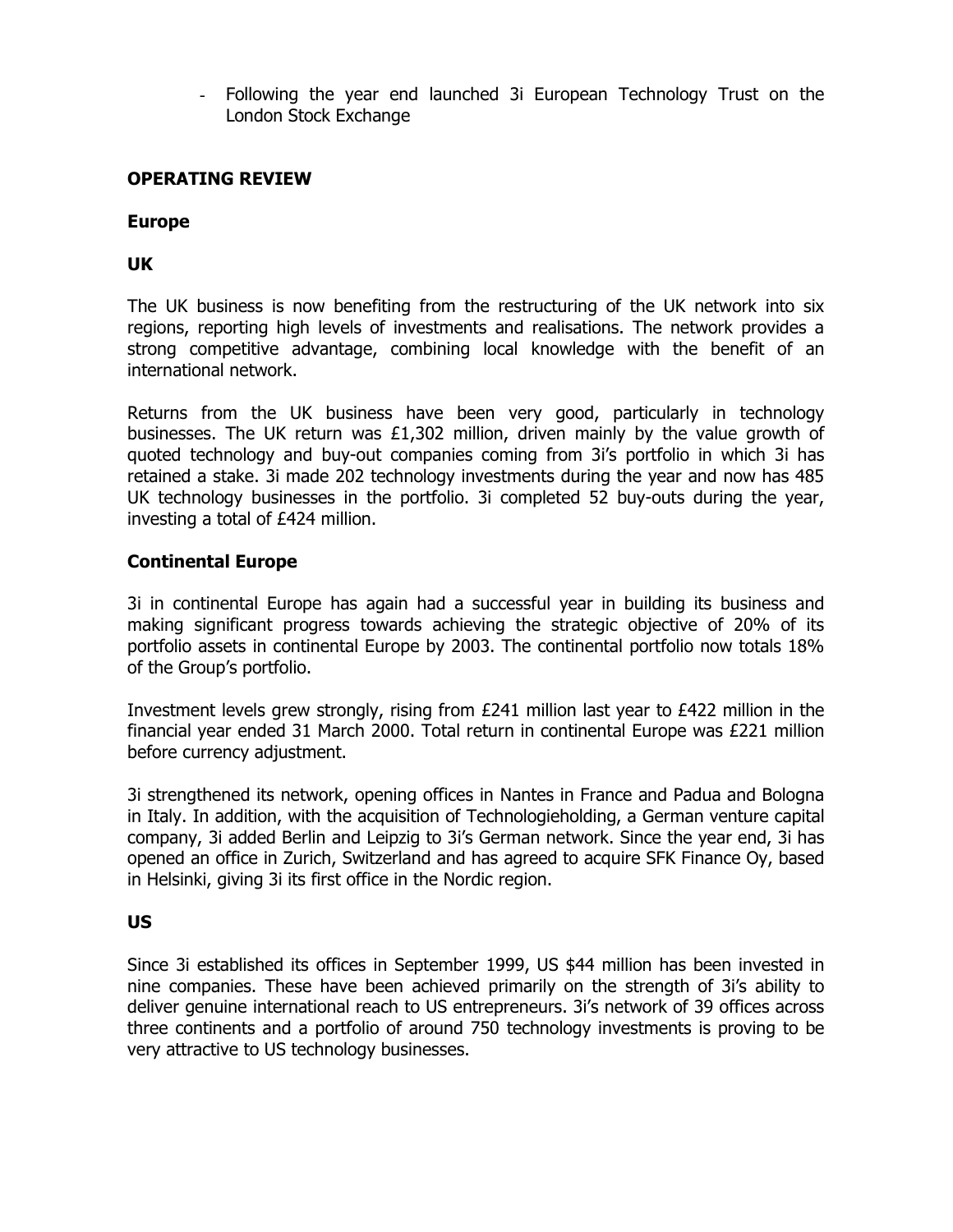# **Asia Pacific**

During the year, 3i invested in 11 companies and expects further expansion in this region will be greatly assisted by the launch of the 3i Asia Pacific Technology Fund. The US \$400 million fund includes a commitment of US \$100 million from the Government of Singapore's Technopreneurship Investment Fund (TIF).

In Japan, 3i's joint venture with the Industrial Bank of Japan, 3i Kogin Buyouts, is well advanced in recruiting local expertise. The business will take advantage of the opportunities that are expected to result from the major structural changes taking place in the Japanese market.

## **Fund Management**

3i currently manages around £2.3 billion of third party co-investment funds. During the year, new unquoted funds were launched, most notable Eurofund III, a Euro 2 billion fund, 3i's first pan-European buy-out fund. The addition of 3i Bioscience and after the year end, 3i European Technology Trust, has increased third party quoted funds under management to £0.8 billion.

#### **Financial Review**

The Group's total return of £1,579 million for the year comprises capital return of £1,460 million and revenue return of £119 million. Unrealised value growth of £1,167 million made a significant contribution to the Group's total return, as well as the realised capital return of £350 million on the sale of investments. Revenue profit after tax was  $£115$ million.

#### **Summary**

Commenting on the results, 3i's chief executive, Brian Larcombe, said: "Our strategy is to build on 3i's position as Europe's leading venture capital company and to expand internationally to take advantage of growing markets. Many others have recognised the potential of venture capital and are entering the market. To stay ahead, we will continue to build our international capabilities and use our extensive resources to support the companies in which we invest".

- ends -

| For further information, please contact: |                    |
|------------------------------------------|--------------------|
| Brian Larcombe, Chief Executive          | Tel: 020 7975 3386 |
| 3i Group plc                             |                    |
| Michael Queen, Finance Director          | Tel: 020 7975 3400 |
| 3i Group plc                             |                    |
| Liz Hewitt, Director Corporate Affairs   | Tel: 020 7975 3283 |
| 3i Group plc                             |                    |
| Issued by:                               |                    |
| Andrew Millington, Director              | Tel: 020 7329 0096 |
| <b>Shandwick International</b>           |                    |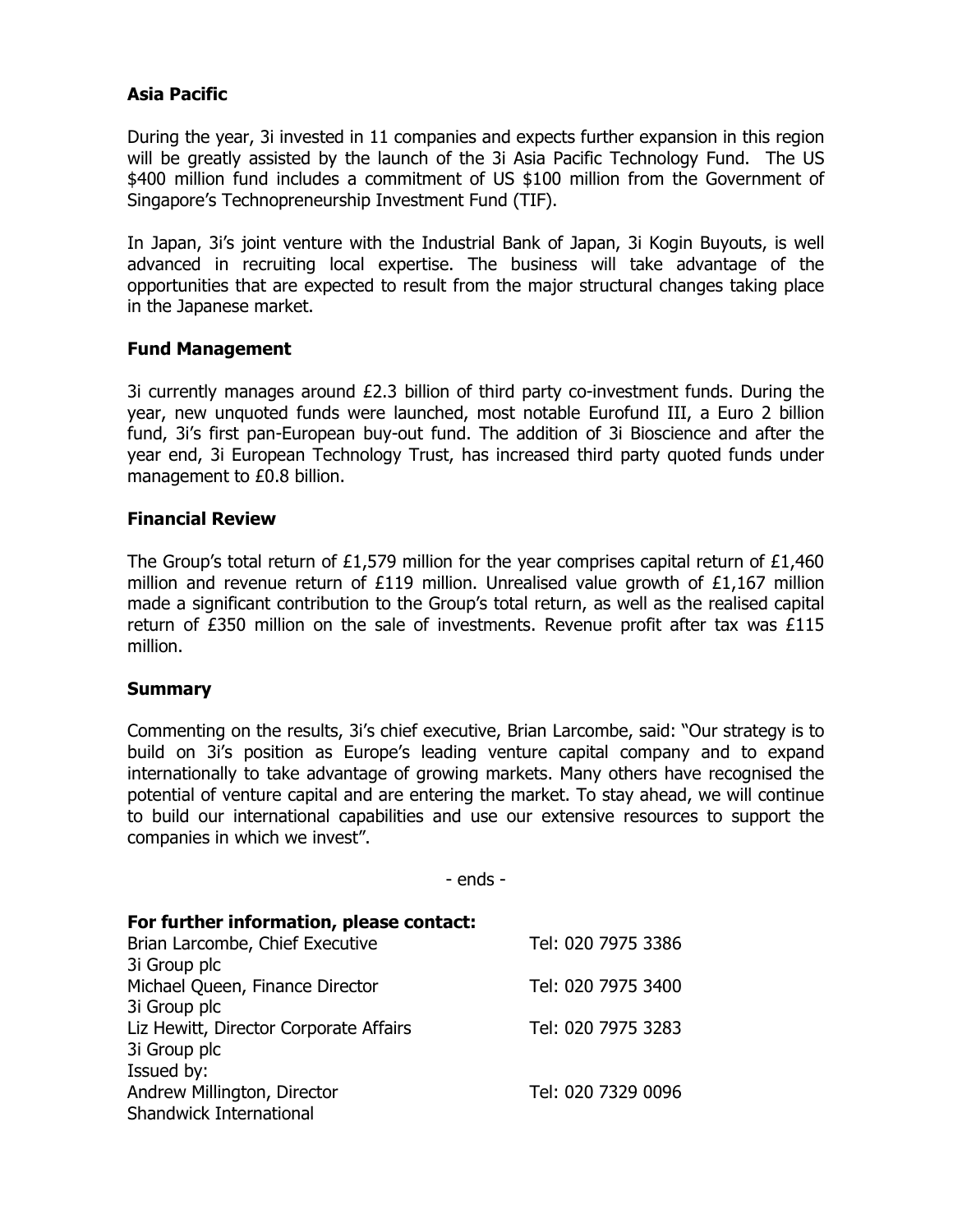# **Chairman's Statement**

3i has made excellent progress with its strategic objectives and has achieved very good financial results.

Total return for the year of £1.6 billion represents a return of 44% on opening shareholders' funds. This is a record for 3i and demonstrates the benefits of the Group's strategy and a strong underlying financial performance.

During the year the share price rose from 626p to 1318p, increasing the market capitalisation of 3i to almost £8 billion. The Board is recommending a final dividend of 7.6p, making a total dividend of 12.2p, an increase of 8% for the year.

We have continued to build our capabilities and grow our international business.

In the UK, we have maintained our leadership against the background of an increasingly competitive market. Technology based companies have performed well while the strength of sterling against the Euro has continued to make trading conditions difficult for traditional manufacturing and exporting companies.

Continental European venture capital markets are growing rapidly and 3i has added to its network and capabilities both by expanding organically and through the acquisition of Technologieholding, a leading German early stage venture capital company.

Our Asia Pacific teams continue to develop and are well placed to take advantage of economic restructuring in Japan and renewed growth in the ASEAN region.

The US remains the leading international technology market and during the year we opened offices in Boston and Palo Alto. 3i's ability to provide international reach to US technology businesses is proving to be a significant competitive advantage.

I am delighted to welcome three new Directors to the Board. Rod Perry, who has executive responsibility for Asia Pacific and Group Services, has been a member of the Executive Committee since 1996. Danny Rosenkranz, formerly Chief Executive of BOC, and Oliver Stocken, previously Finance Director of Barclays Bank, have joined the Board as non-executive Directors.

I would also like to thank John Melbourn, Deputy Chairman, who will be retiring at the conclusion of the Annual General Meeting after serving as a Director for almost ten years. His wise counsel has made an important contribution to 3i, especially during the flotation of 3i in 1994 and as Chairman of the Audit & Compliance and Remuneration Committees. I am delighted that he will be succeeded as Deputy Chairman by Sarah Hogg who has been a Director since 1997.

Our achievements this year result from the outstanding contribution made by our employees and reaffirm the importance of highly motivated teams to the business. I would like to thank everyone.

3i faces an exciting and challenging period ahead, with a clear strategy to grow the business. We will continue to build our capabilities to reinforce our position as the leading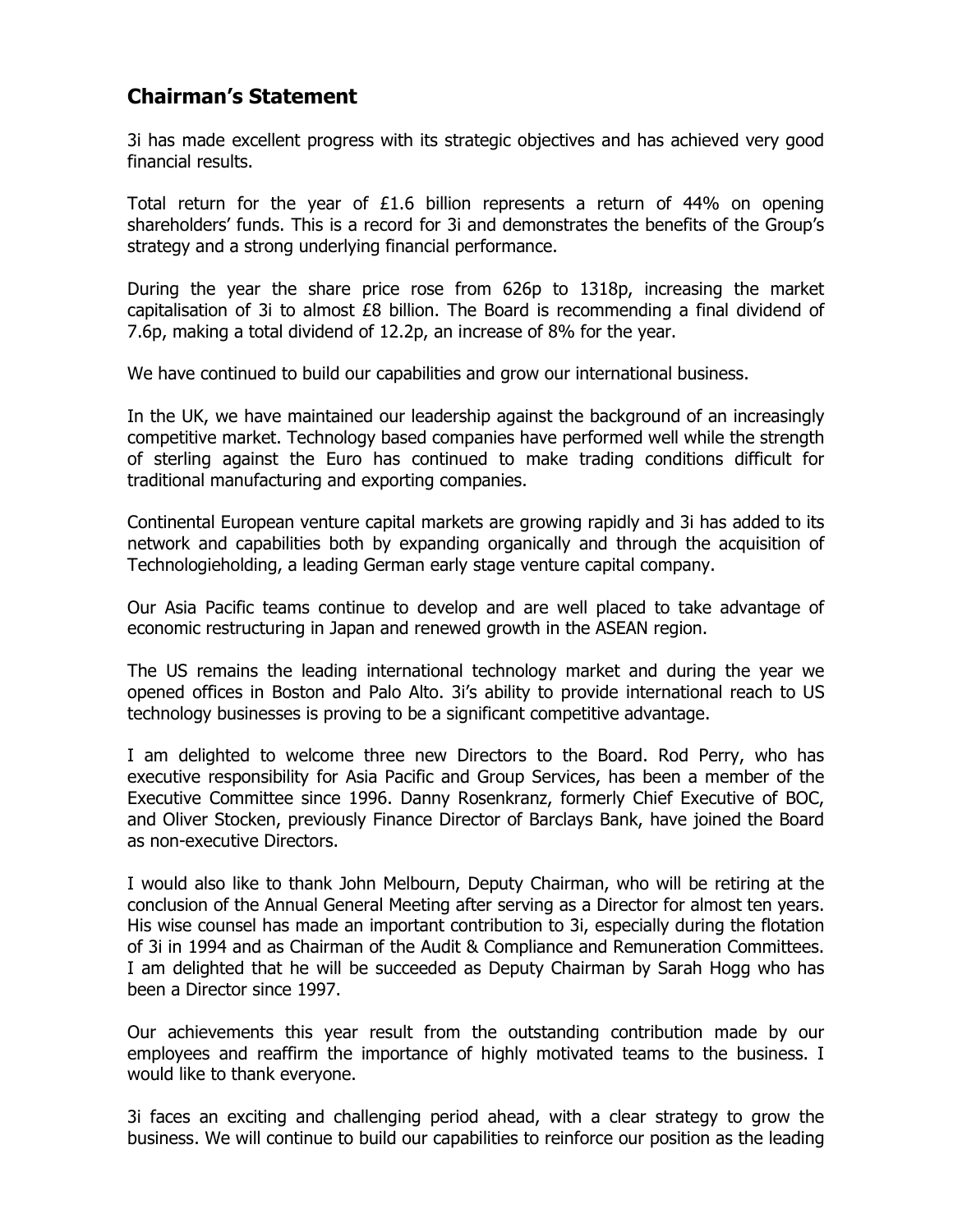venture capital company in Europe and increase our presence in other international markets.

**Sir George Russell CBE** 24 May 2000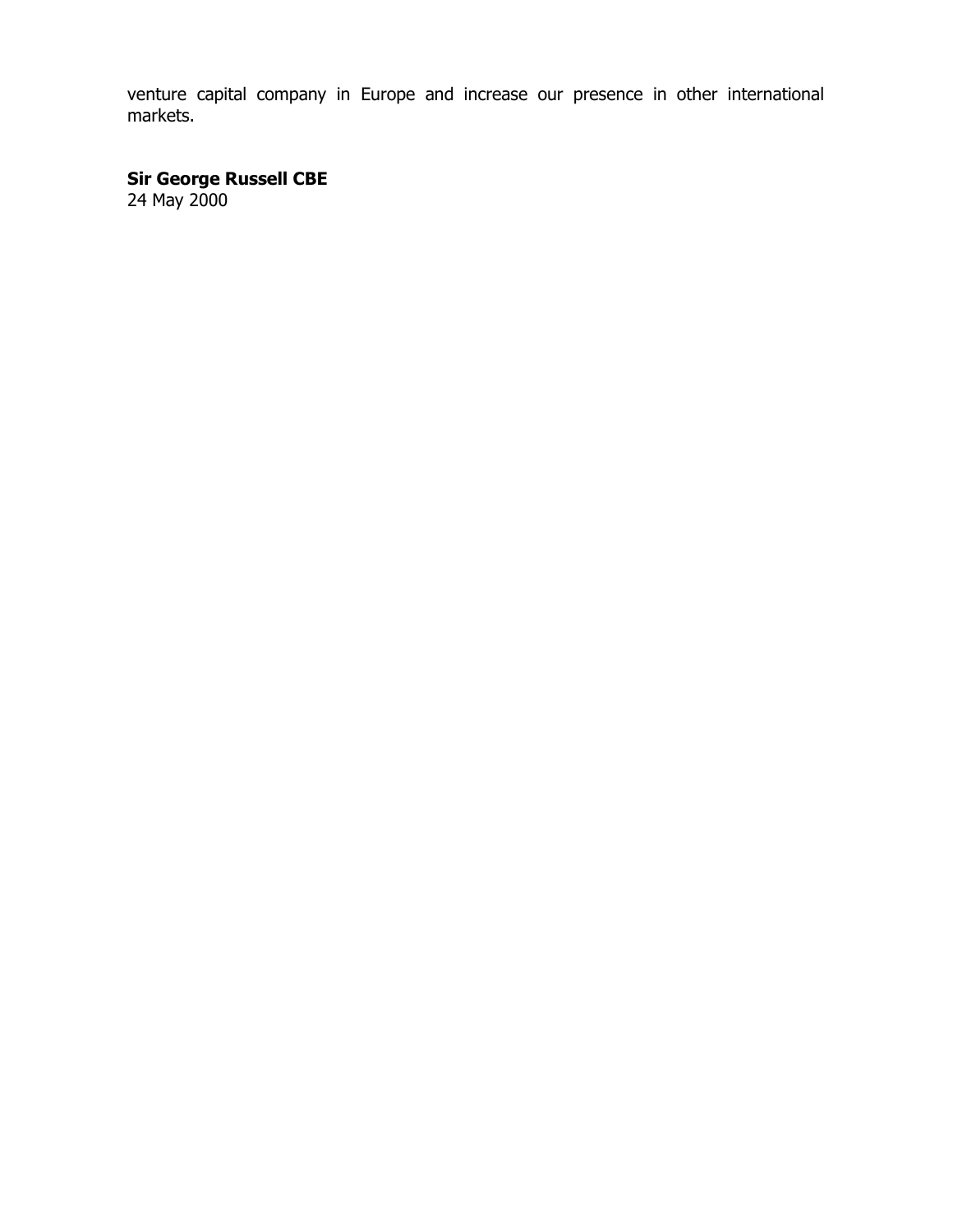# **Chief Executive's Review**

I am pleased with the progress made with our strategic objectives and the financial results we have achieved.

In this review, I comment on market developments and the impact of these on the competitive environment for venture capital. I then outline 3i's strategy.

We have a positive view of global economic prospects although dramatic technological change will create greater imbalances in individual markets and industry sectors than we have seen in recent years.

Much has been written about the divergence of growth prospects for "old" and "new" economies and the stock market valuation of technology companies. We are confident that technology provides businesses with the potential for rapid growth. Ultimately, a successful company has to provide a high quality product or service to its customers and generate profits and cash flow. In other words, business fundamentals have not changed. At 3i, we have and continue to be focused on the fundamentals of management ability and market potential.

We also believe that there will be good prospects for growth in both old and new economies as so called traditional businesses utilise new technologies to establish competitive advantage in their markets. This change process will create increased opportunities for all parts of our business, including the setting up of many new companies. Buy-out activity is likely to increase as companies restructure to meet a new challenging environment and 3i will be a catalyst in making change happen.

#### Competitive background

There has been a significant increase in venture capital funds raised in Europe targeted at both early and later stage businesses. Many new entrants to the market have emerged. However, the market itself has also grown, with demand for venture capital increasing greatly. Venture capital is also taking on additional importance as a separate asset class, with both investors and governments acknowledging the vital role that it plays in wealth creation.

#### 3i Strategy

Our strategy is to build on 3i's position as Europe's leading venture capital company and to expand internationally to take advantage of growing markets.

To achieve this we have been pursuing the following objectives, to:

- maintain our market leading position in the UK;
- increase investment in continental Europe to 20% of the Group's portfolio by 2003;
- build a leading technology venture capital business that invests in key international technology markets, increasing technology assets to over 30% of the Group's portfolio;

• develop a business in both the US and Asia Pacific which both complements our European operations and contributes significant returns;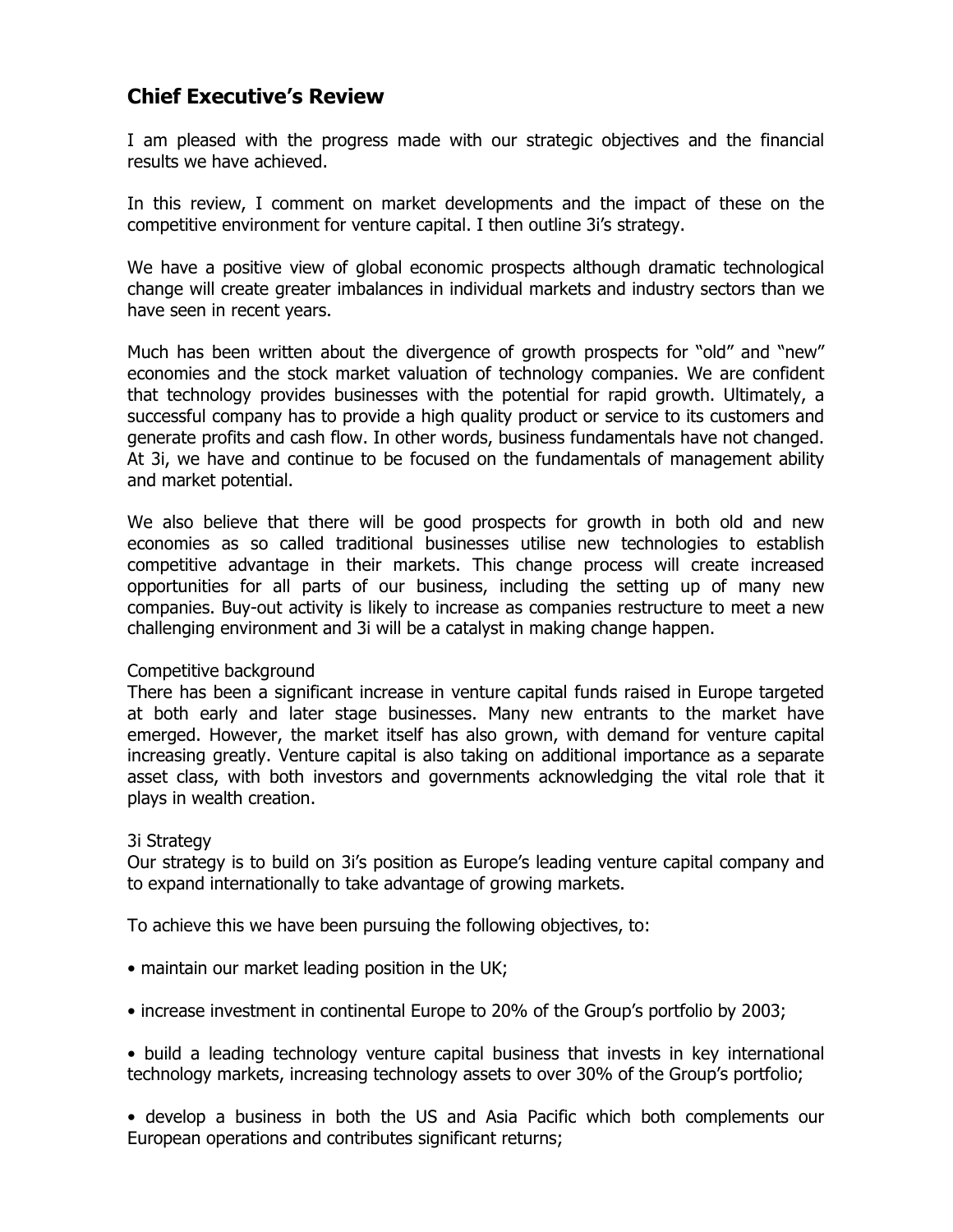• grow funds under management to support our core investment activities.

#### Strategic progress

3i has maintained its leading position in the UK. We have made some significant changes to the way we operate, increasing our specialisation, making fewer but larger investments and re-organising the business on a regional basis.

Investment activity in continental Europe reached record levels for the fourth consecutive year. Our network of offices throughout Europe is now very well developed. During the year, teams were established in Nantes in France and in Padua and Bologna in Italy. Since the year end we have opened an office in Zurich and agreed to acquire a venture capital business based in Helsinki. We are ahead of our plan to have 20% of the portfolio in continental European businesses, with 18% of our assets currently in the region.

We now have almost as many investment executives internationally as in the UK and we expect the balance of the Group's investment assets to become increasingly international.

Technology investment has increased this year to £656 million compared with £291 million last year. Our technology portfolio includes a broad range of investments in many sectors and ranges from start-ups to buy-outs and quoted companies. Technology investment now represents 40% of the portfolio. Our technology investment capability was enhanced by the acquisition of Technologieholding in February. This helped to establish 3i as Germany's leading technology venture capital investor.

The availability of highly skilled investment professionals is key to growing our business to take advantage of increasing opportunities, particularly in continental Europe. We now have over 100 people in Germany in seven teams including the new locations for 3i of Leipzig and Berlin.

We are also expanding our presence in other international markets. Our teams in Asia Pacific based in Singapore and Tokyo are seeing an increasing flow of good opportunities.

The US is the world's leading technology market and to be a major investor in this field requires a physical presence. We aim to build a significant technology business there and have established offices in Silicon Valley (Palo Alto) and Boston. Our US teams have made a flying start.

#### Funds under management

We have substantially increased the funds that we manage for both quoted and unquoted investment. Our third party unquoted funds under management have increased to £2.3 billion during the year and with the launch of 3i Bioscience Investment Trust and 3i European Technology Trust, 3i now manages four quoted investment companies.

These funds build our expertise in the quoted markets which is essential to the development of our unquoted portfolio.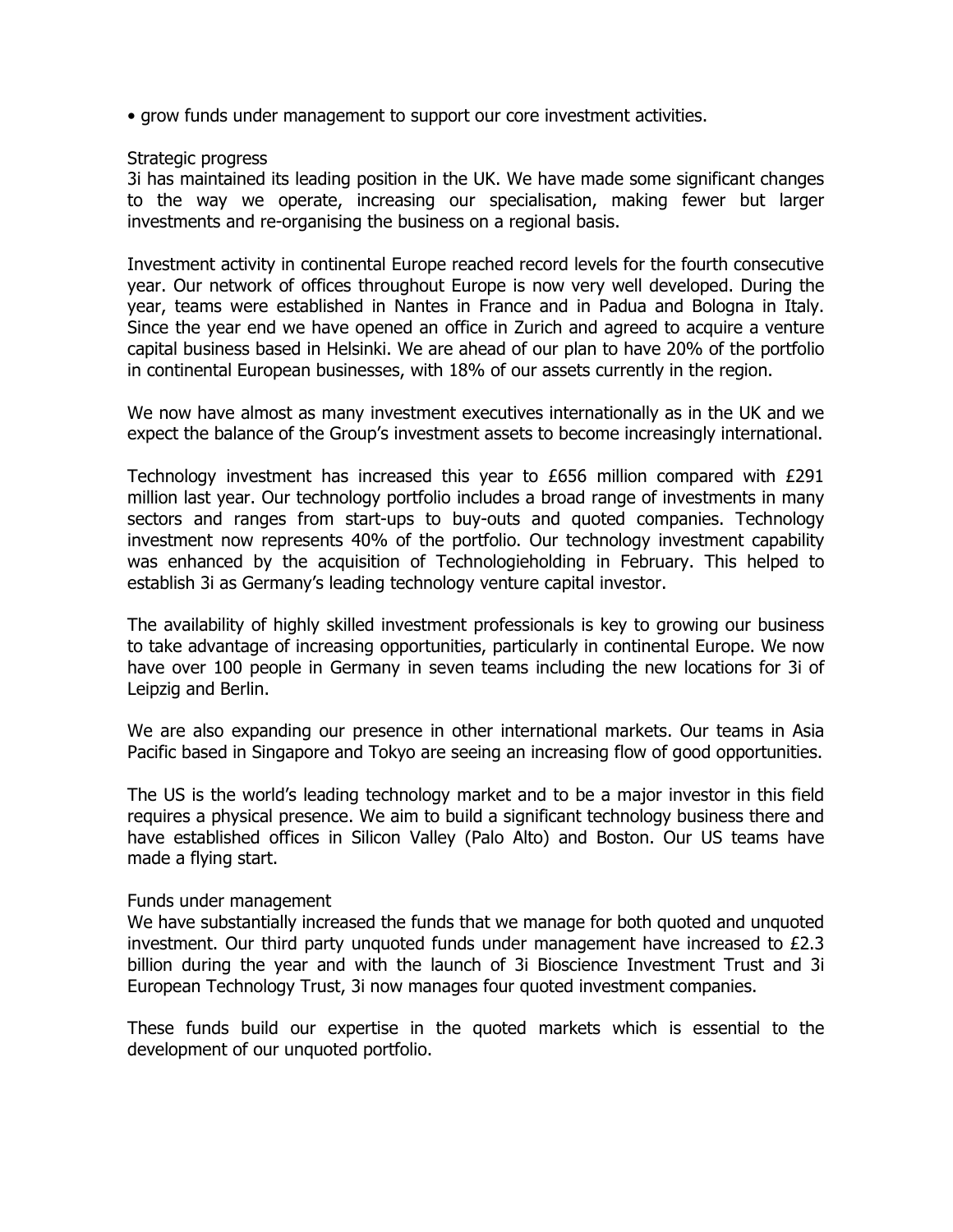## People

3i's greatest resource is its people and we continue to devote significant effort to recruiting, developing and rewarding the best employees. We now have around 350 investment executives working from 39 offices in ten countries. They are supported by teams of dedicated professionals who are equally important to the success of our business.

## Results

3i has produced good results for the year to 31 March 2000. Total return of  $£1.6$  billion was a return of 44% on opening shareholders' funds, a record for 3i. All of our activities, in the UK, elsewhere in Europe and across the world made a full contribution to this result.

Over  $\epsilon$ 1 billion was invested for the third consecutive year and realisation proceeds from equity sales of £822 million were achieved at an uplift over valuation of 83%, again a record for 3i.

## Summary

3i has performed well and we have reinforced our leadership position in Europe. Many others have recognised the potential of venture capital and are entering the market. To stay ahead, we will continue to build our international capabilities and use our extensive resources to support the companies in which we invest.

**Brian Larcombe**

24 May 2000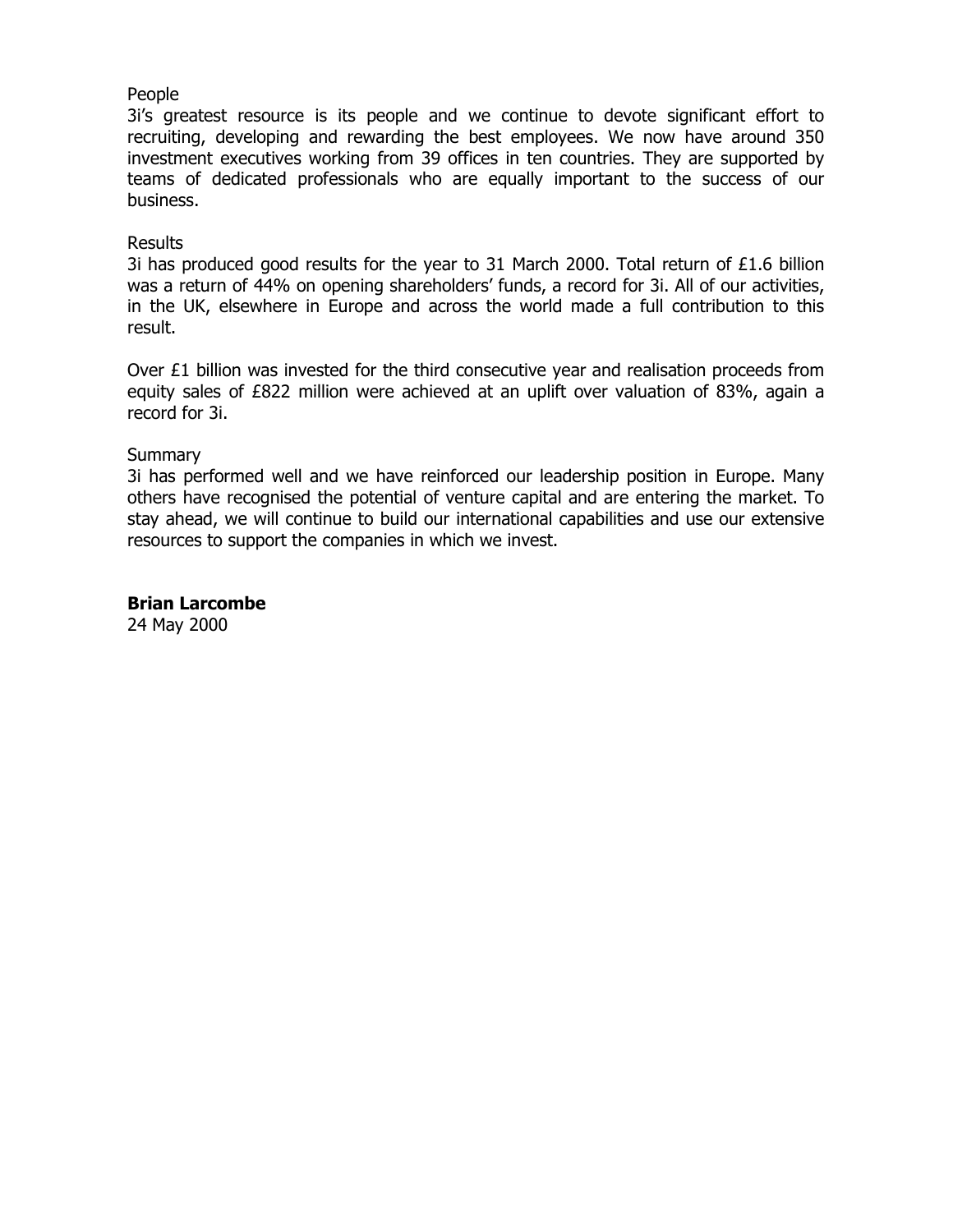# **Operating Review**

#### United Kingdom

The venture capital market in the UK is well developed and remains highly competitive, with many new entrants and significant funds available for investment. The market itself is also growing as demand for venture capital continues to rise. Against this backdrop, 3i's strategic objective for the UK is to maintain our leading market position.

Our UK business is now reaping the rewards of the groundwork laid in earlier years, reporting high levels of both investments and realisations. Our UK network comprises six operating regions, providing a strong competitive advantage by combining local knowledge with the benefit of a wide international network.

The power of this network is evidenced by some of the businesses that 3i has invested in, companies like Virata. This start-up, backed by 3i, was spun out from Cambridge University and Paragon Software, a winner of 3i's Technology Catapult competition.

More importantly, we are able to harness the strength of our international network, not just in continental Europe but also in Asia Pacific and the US. This brings the best teams to work on each investment opportunity, sharing ideas and drawing on appropriate expertise from across 3i to complement our teams in local markets.

Technology is playing a key role in this process, allowing us to create virtual teams to share knowledge and ideas around 3i. This takes several forms. The intranet (3i's internal internet) is a powerful tool for sharing knowledge around the Group. A message posted on the intranet draws responses from around the network of offices across the world.

Complementing this is the launch of a new 'closed' internet site – InsideEdge. This is a bespoke site, available only to the businesses in our technology portfolio, which enables them to share ideas and knowledge and even forge trading links.

#### UK performance

The UK return was £1,302 million, largely driven by significant returns from the sale or IPO (Initial Public Offering or flotation) of technology businesses and the increase in valuations of recently floated buy-outs where 3i has retained a stake. £894 million was invested in 354 businesses (1999: £899 million in 495 businesses).

There were four IPOs from the UK technology portfolio, including Virata. The majority of technology realisations arose from the sale of quoted shares in companies backed by 3i prior to IPO (flotation). In addition, there were 18 sales to trade buyers in the year, including Integralis. UK technology realisations achieved a substantial uplift over valuation.

Despite an increasingly competitive market, we are continuing to see attractive opportunities to invest in technology companies. We made 202 technology investments during the year and now have 485 UK technology businesses in the portfolio.

Within the buy-out sector, we have sought to balance our business within all segments. This has involved reducing the number of investments while increasing the average size.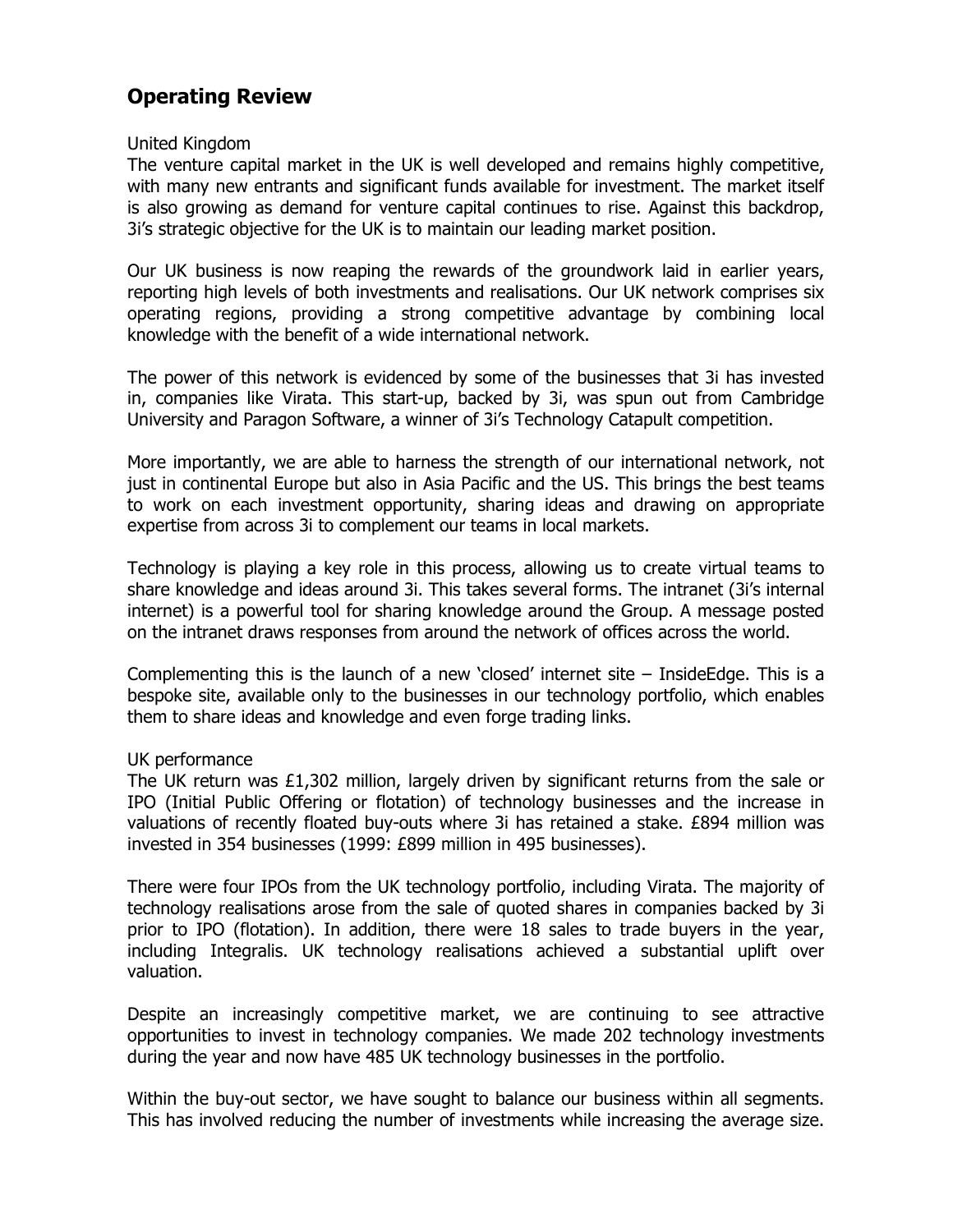While our overall buy-out market share has fallen, we have maintained leadership in the mid-market (£5 million to £250 million). Jonathan Russell has been appointed to the Executive Committee with responsibility for European buy-outs to co-ordinate a pan-European approach to this important market. We completed 52 UK buy-outs during the year, investing £424 million and also achieved a number of highly successful realisations from the buy-out portfolio, including the sale of TDL.

#### Managing the UK portfolio

Within the natural life cycle of venture capital backed companies which includes startups, growth, buy-outs and IPOs (flotations), there is usually a good time to invest and a good time to sell. Statistics from the British Venture Capital Association (BVCA) confirm that this year has been good for both. 3i has also been successful in our relationships with businesses post-flotation.

Many investee companies, especially in the traditional manufacturing sectors have struggled to cope with the high level of sterling and increasingly open markets. In these circumstances, we have used our extensive resources to work with management to strengthen these businesses.

Currently our UK portfolio comprises around 2,300 investments, including some 1,100 'smaller' investments. In order to more pro-actively manage these smaller investments, we established a new team during the year. This regionally based team will manage the portfolio with a set of clear objectives: to provide consistent levels of service with good communication channels and to generate value for all shareholders.

#### Continental Europe

3i has again had a successful year in building its business in continental Europe, making significant progress towards achieving the strategic objective of having 20% of portfolio assets there by 2003.

Investment levels grew strongly, rising from  $E241$  million last year to  $E422$  million. There has been an increased emphasis on technology investments and we achieved a number of successful trade sales and IPOs from the portfolio. Total return in continental Europe was £221 million, before currency adjustment.

Venture capital technology markets have been extremely active across continental Europe, in line with activity in the quoted technology markets. Technology IPOs have been prevalent, particularly in Germany where seven 3i backed businesses joined the Neuer Markt, including Web.de and Openshop.

3i also achieved a strong performance in Spain, investing  $E95$  million, and a solid performance in France and Italy.

Markets are becoming increasingly competitive with significant funds being raised for investment in venture capital. In these circumstances it is important to have distinct competitive differentiators and we firmly believe that our growing network of offices in continental Europe provides a major competitive advantage to 3i. By having local people in local markets we can gain a greater understanding of the market dynamics and develop long term relationships with key decision makers. To achieve this, we have been building our teams on the continent, recruiting 42 staff during the year.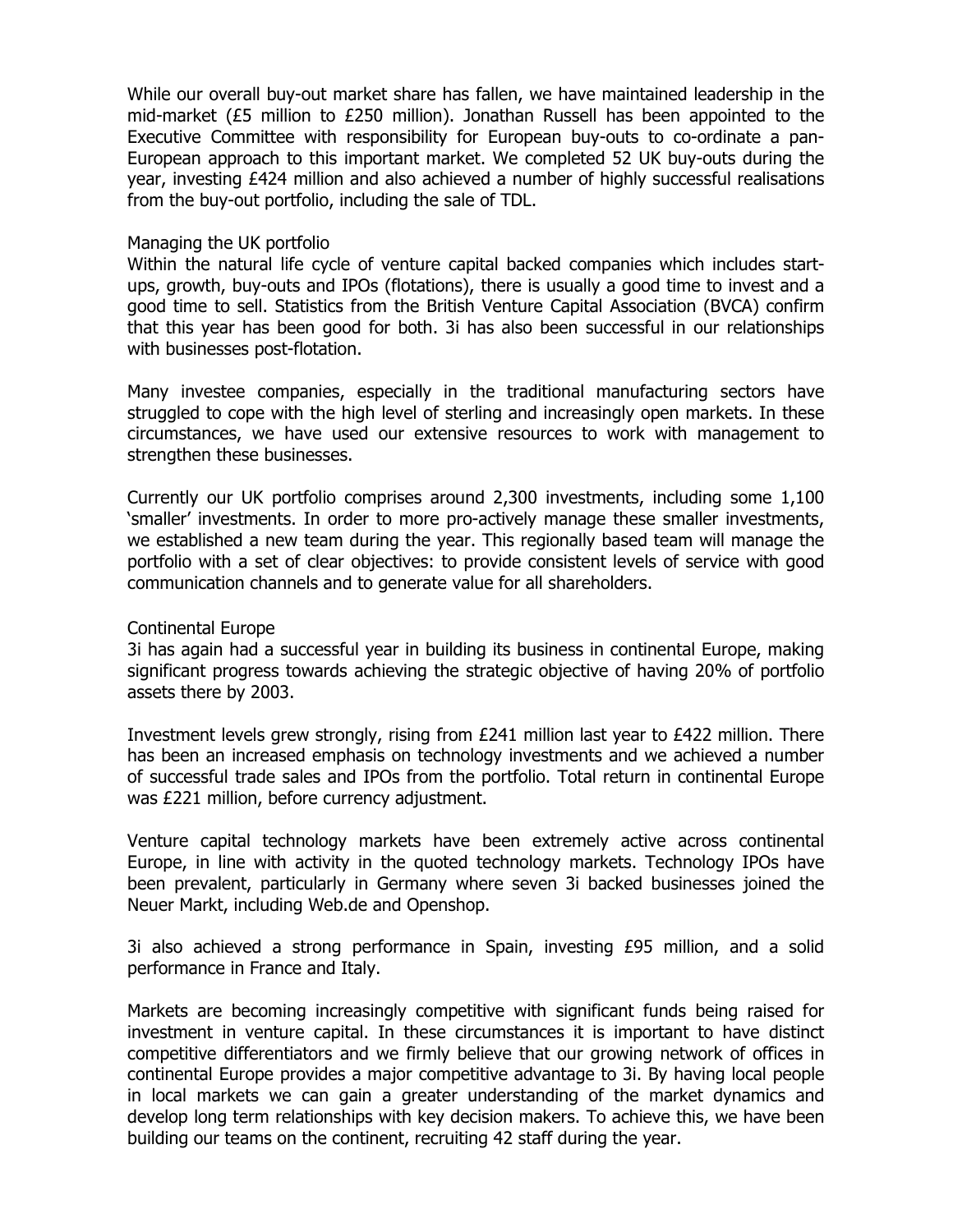3i's Technology Catapult competitions have proved an innovative way to identify technology businesses in which to invest. These competitions aim to identify leading technology companies in each country. Following the success of this competition in the UK, this year we ran Catapult competitions in Germany and France. In Germany, we received 63 entries, and 3i invested DM5 million for a 20% stake in each of the three winners: Praxisline, which provides medical supplies over the internet; Curry, which produces work flow management software; and Applied Security, which produces computer security systems. In France, we received 81 entries. 3i will invest FF15 million for a 20% stake in each of the three winners.

We can also create opportunities to deliver value by working across our network. A good example of this was the sale of the logistics business, Transportes Gerposa to Christian Salvesen. 3i had developed a good relationship with Christian Salvesen through the previous sale of a UK investment.

During the year we strengthened our network, opening offices in Nantes in France and Padua and Bologna in Italy. We will continue to open further offices and since the year end have opened an office in Zurich and agreed to acquire a venture capital business based in Helsinki.

In Germany we had an exceptionally good year, investing £130 million, an increase of 56% over last year, in 113 businesses. Realisations also flourished with seven IPOs and the sale of quoted equity investments, achieving large uplifts over March 1999 valuations.

Our Benelux office in Amsterdam has made significant progress making seven investments during the year. France, Spain and Italy also made a positive contribution to the Group's results. 3i has made great progress in building its market share in the continental markets we have chosen to enter. We are the leading technology investor in Germany, the leading venture capitalist in France and the leader in buy-outs in Spain.

One of the significant events for 3i in continental Europe was our acquisition of one of Germany's most active, early stage technology investors.

The acquisition of Technologieholding for £102 million was the culmination of more than a year of discussions and brings a new dimension to 3i. It completes our network of offices in Germany with the addition of Leipzig and Berlin. More importantly, it raises the number of staff we have in Germany to 100 across seven offices.

Technologieholding has made many successful early stage technology investments, including POET software, which specialises in object oriented database systems, and ricardo.de, the oldest internet auction channel in Germany. Both companies listed on the Neuer Markt during the year.

One of Technologieholding's co-founders, Gert Köhler has joined 3i's Investment Committee and has been appointed a Managing Director of 3i Europe, responsible for developing 3i's early-stage technology investments.

We are continuing to build our network in continental Europe and are seeing clear evidence of the success of this strategy. With investments on the continent representing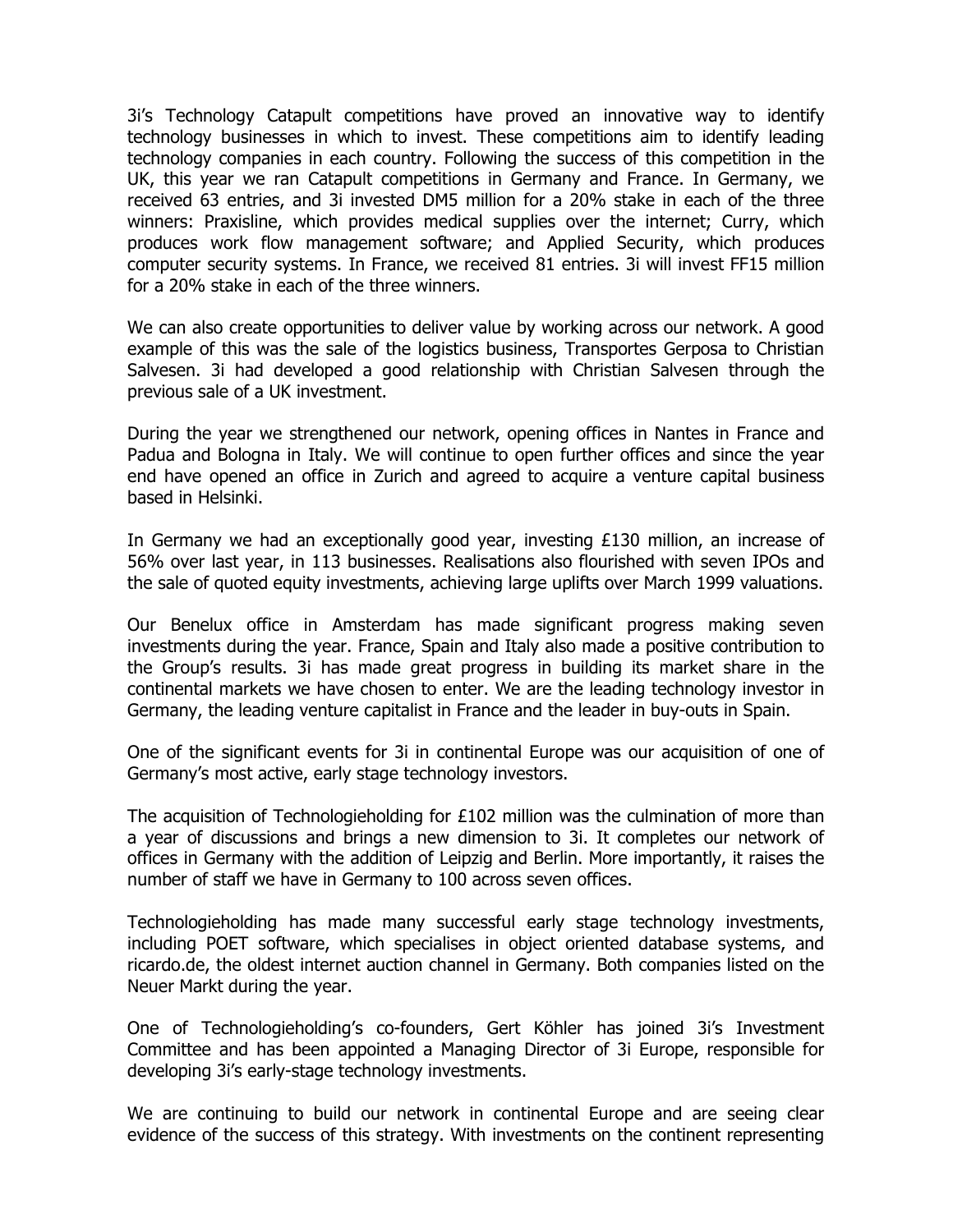18% of our total portfolio we are well on track to achieve the strategic target of 20% by 2003.

#### United States

The US remains the world's largest technology market and we believe that to be a leading investor in this field requires a physical presence, both to support our technology portfolio companies in Europe and Asia Pacific and also to make new investments in US technology businesses. Our US offices also provide a window on the high technology market, helping 3i to identify trends that we are likely to see in Europe in the near future.

While it is early days, the first six months of operation have been very encouraging. In addition to establishing operations in California (Palo Alto) and Massachusetts (Boston), 3i is already seeing a high quality deal flow that offers significant value opportunities for us.

We have invested US \$44 million in nine transactions, including the pre-flotation financing of YET2.com. We have been the main venture capital investor in four of these deals, primarily on the strength of our ability to deliver genuinely international reach to US entrepreneurs. This is 3i's key differentiator and the cornerstone of our strategy for the US. We are focusing on the strength of our international network, bringing in effect a Silicon Valley network outside the Silicon Valley.

3i's network of 39 offices across three continents and a portfolio of around 750 technology investments is proving extremely attractive to US technology businesses and is being seen by US venture capitalists as complementary to their own capabilities. The launch of InsideEdge (our 'closed' internet site for 3i technology investments) creates further competitive advantages.

3i's presence in the US also offers significant opportunities to create value for our wider technology portfolio. The new offices can support European based technology investments, for example, those which need access to the US market to expand their own networks and to achieve an IPO on a US stock market.

3i has completed the recruitment of its initial teams in Palo Alto and Boston and is now looking to expand by recruiting locally. While recognising that the market is very competitive, we are pleased with the progress we have made in the US technology market and are confident of future success.

#### Asia Pacific

In Asia Pacific we are developing a profitable venture capital business. Our South East Asian business continues to expand from its base in Singapore. Investment activities are focused on the more developed markets of the region and are split between technology and buy-outs, areas which we believe have the greatest potential.

Throughout the region, we are anticipating a fast changing business environment. Our experience in Europe suggests that this is an excellent time for successful investments. Change is creating opportunity and, during the year, we have invested in 11 companies. We expect growth in investment levels again next year.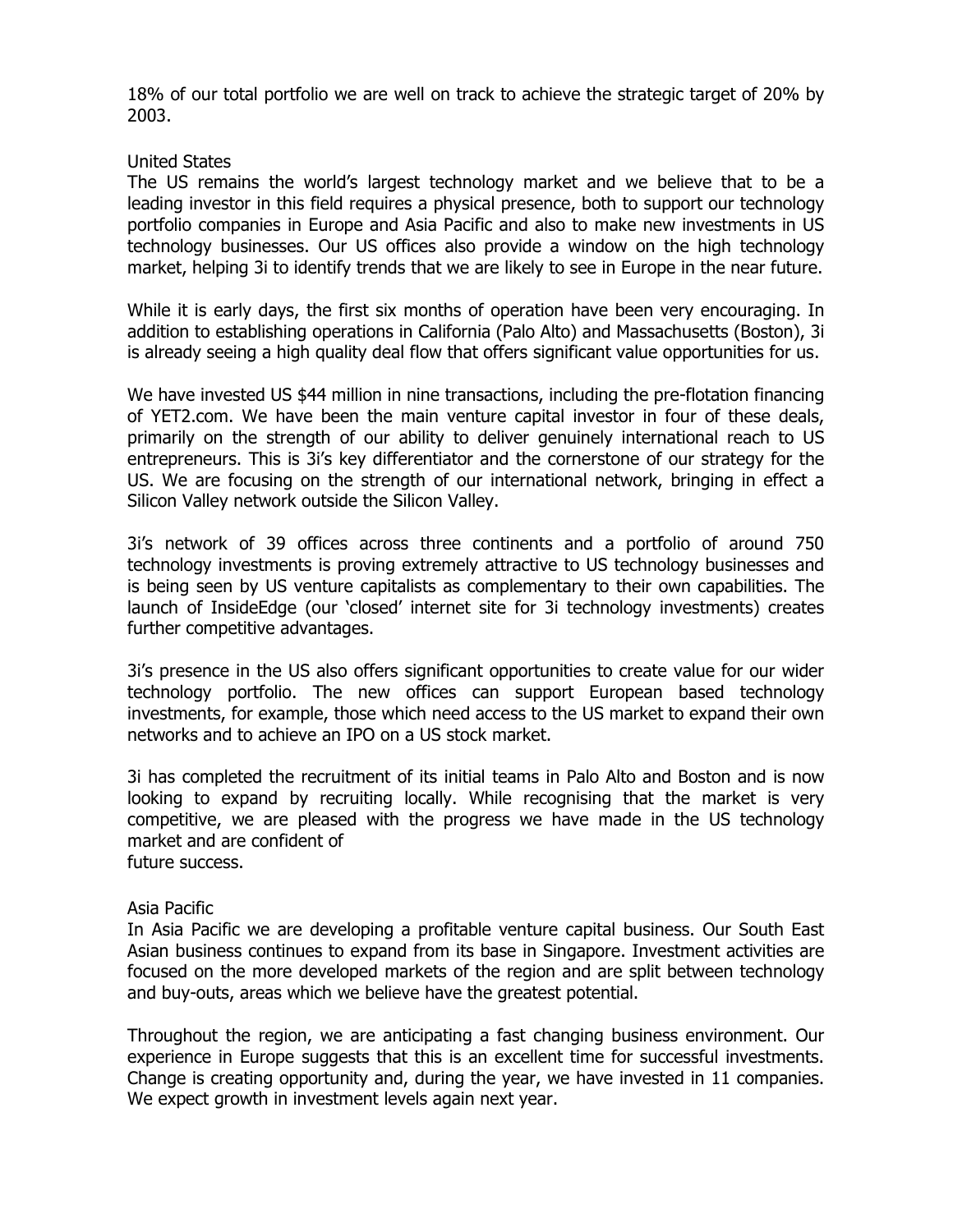In Japan, our joint venture with The Industrial Bank of Japan, 3i Kogin Buyouts, is focused on buy-outs in line with our strategy. The Japanese economy is undergoing major structural changes and buy-outs have been identified by the Japanese Government as one of the key methods to achieve these changes. The business is well advanced, recruiting local expertise to take advantage of the opportunities that are predicted to result from these developments.

Future expansion in this region will be greatly assisted by the launch of the 3i Asia Pacific Technology Fund. This US \$400 million fund, which includes an investment of US \$100 million from the Government of Singapore's Technopreneurship Investment Fund (TIF), will focus on ambitious growing businesses in the telecommunications, information technology, life science and healthcare sectors.

The fund is well placed to increase our opportunities for investment in technology companies in the region and the significant commitment by TIF is a strong endorsement of 3i's expertise in technology investing.

The new fund completed its first investment during the year, a commitment of S\$15 million to SingaTrust, a company providing a range of services for the semi-conductor industry.

#### Unquoted funds

Unquoted fund management has become integral to 3i's business and we will add to these funds where their use can increase the returns to our own shareholders. We currently manage around £2.3 billion of third party co-investment funds, which are invested alongside 3i's own capital, normally on a 50:50 basis and typically where 3i would otherwise need to syndicate investments to competitors. During the year, new funds were launched for continental Europe and for Asia Pacific. In the UK we increased the size of the Smaller Buy-out Plan. Most notable was the successful launch of our third Eurofund which will focus on investments in continental Europe for the first 18 months, before widening its scope to include investments in the UK to become our first pan European fund. The acquisition of Technologieholding also increased our funds under management.

#### Quoted funds

3i Asset Management manages the Group's own  $£1.8$  billion portfolio of quoted assets (largely built from the IPO (flotation) of our unquoted investments) and in addition £0.8 billion of third party quoted funds; comprising the Group's own pension fund and several quoted investment companies, including 3i Smaller Quoted Companies Trust and 3i UK Select, which focus on smaller UK companies and on larger UK stocks respectively.

3i Asset Management was appointed Manager of 3i Bioscience Investment Trust ("3i Bioscience") during the year. 3i Bioscience invests in life science and healthcare companies.

3i European Technology Trust commenced its fundraising in mid-March 2000 and started investing on 10 April 2000, with an initial capital of  $E377$  million. This trust invests in quoted companies across Europe which have a significant focus on technology oriented activities, excluding life sciences.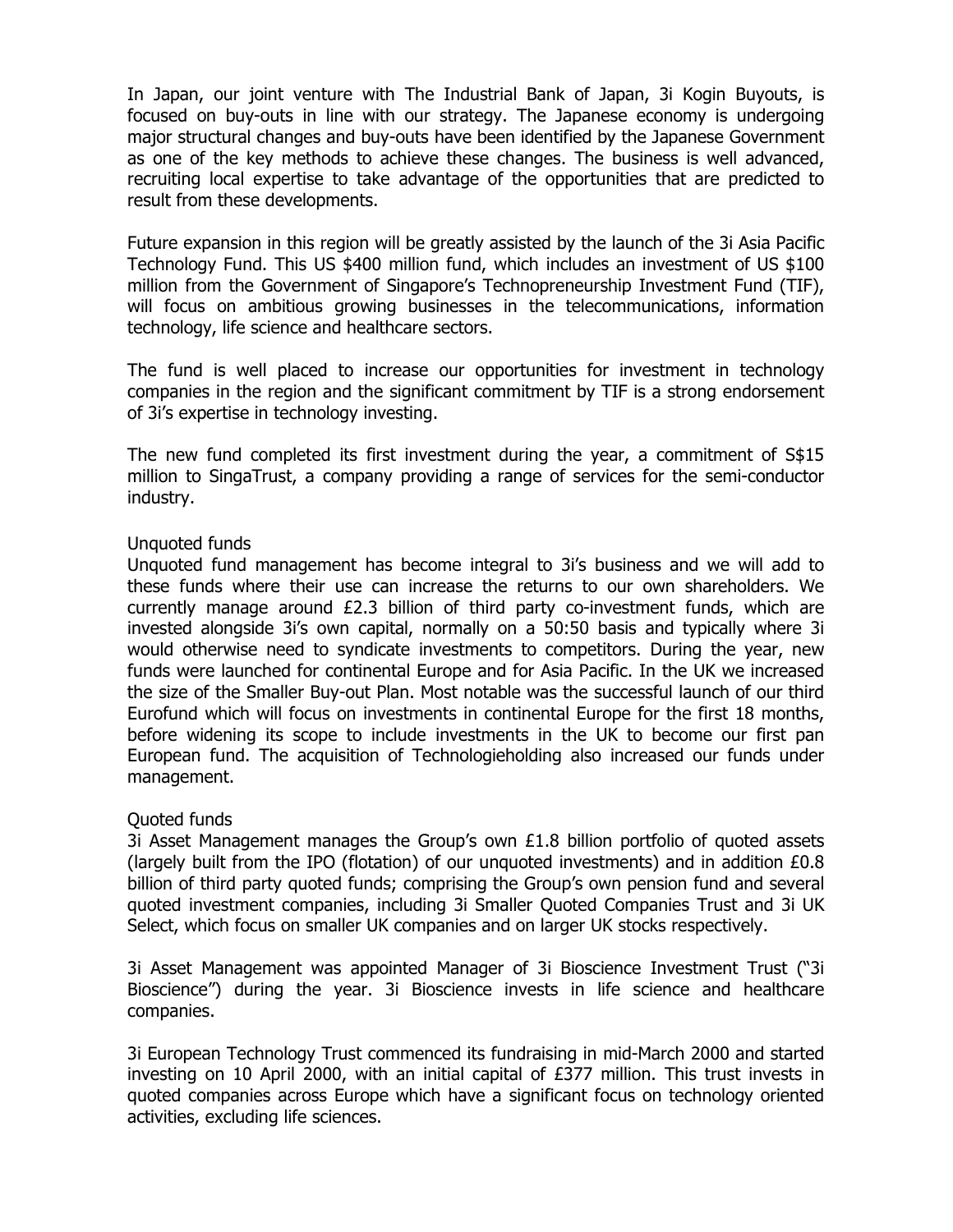# **Financial Review**

# **Highlights**

The Group achieved a strong financial performance.

- Total return of £1.6 billion, a return on opening shareholders' funds of 44% and a record for 3i;
- Unrealised value growth of £1.2 billion;
- Net realised profits of £350 million, up 94%;
- Uplift over opening valuation on equity realisations of 83%;
- Investment of £1.4 billion, up 20%;
- Diluted net asset value per share of 847p, up 41%;
- Final dividend of 7.6p recommended by the Directors, making a total dividend for the year of 12.2p.

## Total return

The principal measure of the Group's financial performance is total return on opening shareholders' funds which comprises revenue profits, realised capital profits and unrealised value growth. The record return of 44% has been achieved through implementing a clear strategy and by a strong performance from technology investments.

Our UK business continues to account for the major proportion of the Group's total return, contributing £1,302 million, representing a return of 43%. The return from continental Europe was £221 million, a return of 46%, before an adverse currency adjustment resulting from the strengthening of sterling. Our returns in continental Europe were good overall, with Germany performing particularly well. Our original joint venture in Japan investing in pre-flotation ('IPO') businesses contributed the majority of the £109 million total return in US and Asia Pacific.

In line with market trends, investments in technology based companies, including those where capital has been provided for start-ups, growth financing and buy-outs, have generated the majority of the Group's total return. This amounted to  $£1.1$  billion, with the return from non-technology based companies amounting to £0.5 billion.

The number of technology investments has risen by 38% to 748 and the portfolio increased in value from £974 million to £2,379 million. About half of the unquoted equity technology portfolio continues to be valued at cost in line with our stated valuation policy. The performance of our buy-out portfolio was satisfactory given the more difficult environment for companies operating in traditional industry sectors.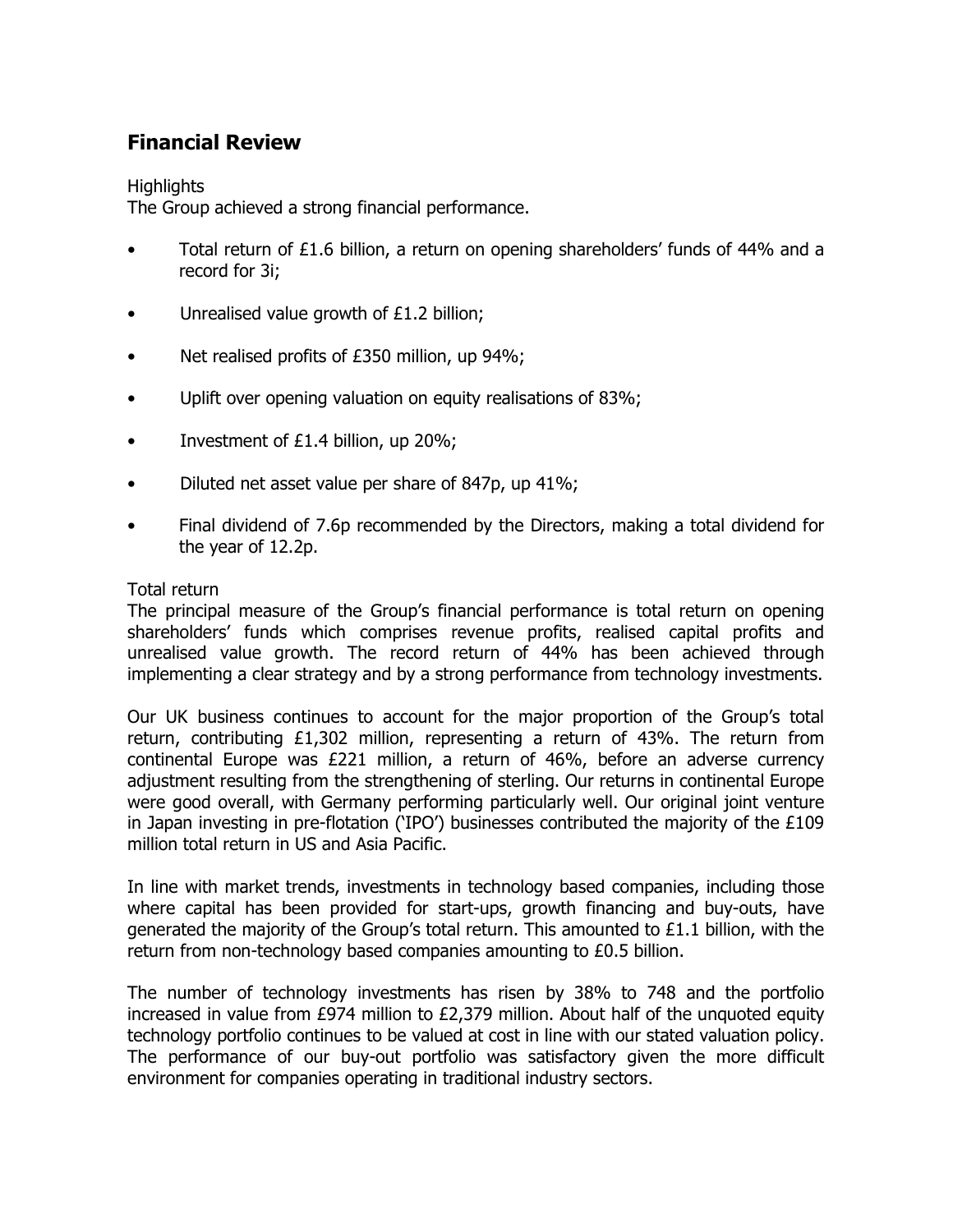#### Revenue profit

Revenue profit before tax comprises mainly dividends, interest income and fees earned less interest costs and administrative expenses.

Revenue profit after tax grew by a satisfactory 4%. Underlying revenue yields on our investment portfolio have continued to fall as lower yielding investments have increased. This was offset by an increase in dividends received on realisations of investments, and by a higher allocation of costs to the capital reserve.

Fee income was marginally higher than in 1999. Fees from unquoted funds under management increased as more funds were raised, offset by lower fees generated from making investments.

Interest expense on net borrowings remained at the same level as last year with an increase in average net borrowings compensated by lower average interest rates.

Total administrative expenditure rose by 21% to £135 million. This results from an increase in staff from 789 to 885 to enhance our capabilities throughout the business and higher variable remuneration following from the strong financial performance. Net costs as a percentage of shareholders' funds were 1.6% (1999: 1.6%).

#### Realised capital profits

Overall, net realised profits from the sale of quoted and unquoted investments were strong at £350 million, 94% higher than the profit of £180 million achieved in 1999.

It was a good year for realisations. Total equity proceeds rose by 55% to £822 million with strong trade sales and sales of quoted investments. Including the repayment of loans and preference shares, the total cash inflow was £1,162 million. This increase in realisation activity resulted in 17% of the equity portfolio at March 1999 being realised at an average uplift over valuation of 83%.

#### Unrealised value growth

The largest component of the Group's total return is unrealised value growth, which was £1,167 million in the year. This is the change in value of the portfolio held at the end of the year and comprises three main elements.

Value growth of the portfolio quoted throughout the year was £498 million resulting mainly from an increase in the valuation of UK technology investments held at 31 March 1999, which had previously achieved an IPO and where 3i had retained part of its original investment.

There were 17 IPOs from 3i's unquoted portfolio during the year of which 12 were technology companies, seven of which were floated on the German Neuer Markt. In addition, nine 3i unquoted companies were taken over or merged with quoted companies. Value growth on these IPOs and takeovers during the year amounted to £331 million.

Value growth on the unquoted portfolio, excluding those investments which were sold, floated or taken over during the year, amounted to £252 million. Valuation increases resulted from recent investments valued above cost for the first time, movements in price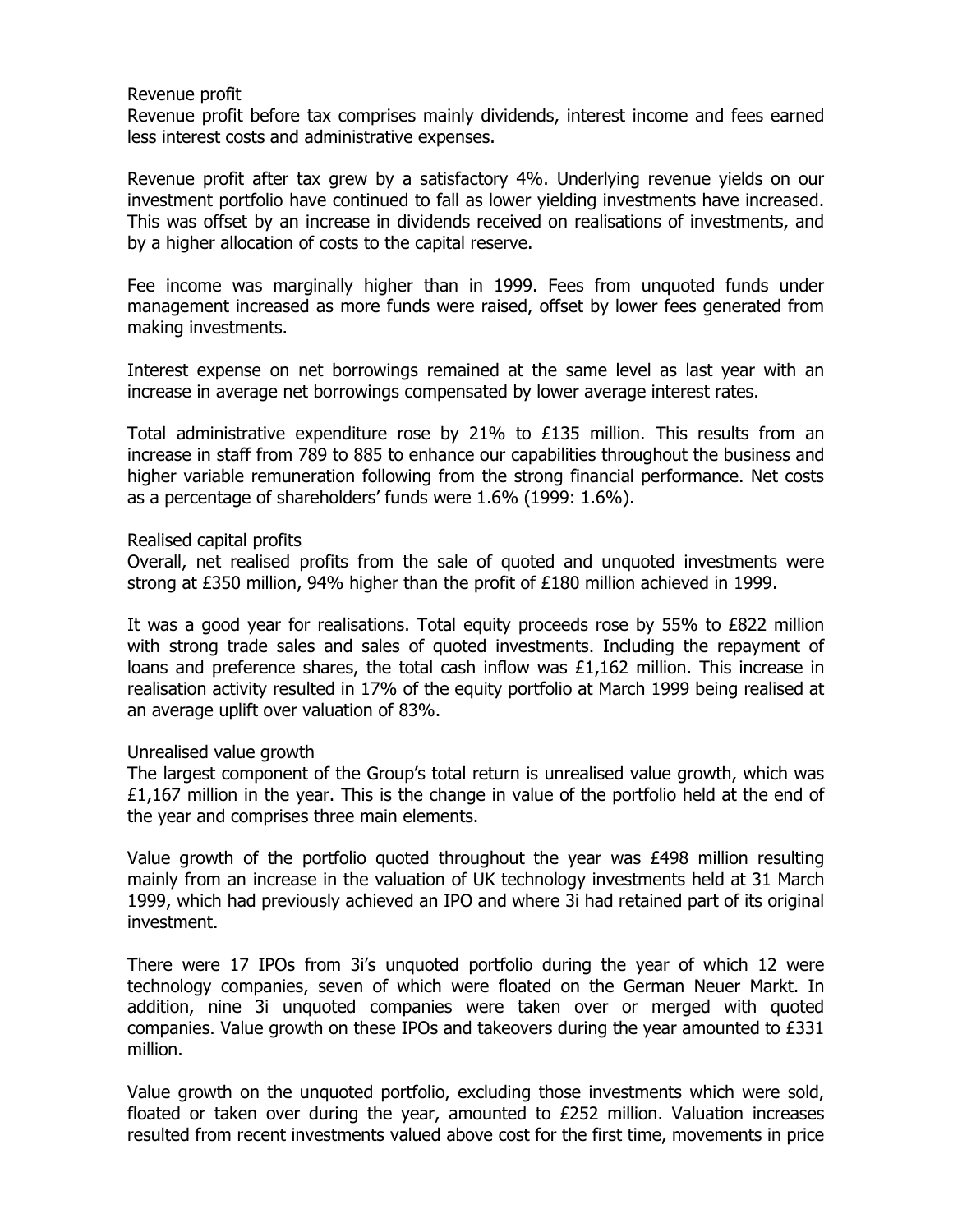earnings ratios and from the reported earnings growth of portfolio companies. Such increases were offset, to a larger extent than last year, by companies experiencing difficult trading conditions. A reduction in valuation of £205 million has been made in respect of companies which we consider may fail compared with an equivalent amount of £100 million last year. Price earnings ratios used to value the unquoted portfolio increased from an average of 8.8 to 10.1. Where investee company earnings have been used as the basis of valuations at both 31 March 1999 and 31 March 2000, those earnings rose by 7% on average.

#### Taxation

Profits on the realisations of investments held by 3i Group plc are not subject to taxation because of its investment trust status. Tax charges for the year reflect taxes borne by some Group undertakings outside the UK and withholding taxes on foreign income.

#### Investment

Investment (including co-investment funds) was £1,376 million. More than 30% of investment was in continental Europe. 48% of investment was in technology businesses. Investments in Asia Pacific and the US accounted for £32 million and £28 million respectively. In addition to Group investments of  $£1,376$  million,  $£208$  million was invested in FTSE 350 companies to provide a portfolio for liquidity purposes.

#### Balance sheet and cash flow

There was a net cash outflow of  $E107$  million in the year. Both investment and realisations were strong. The valuation of the Group's portfolio has increased by £1.6 billion to £6.2 billion. Largely as a result of this, shareholders' funds have risen to £5.2 billion, an increase of 44%. This has resulted in the Group's gearing falling from 29% at March 1999 to 23%. 3i has a strong balance sheet and has the financial capacity to grow the business in line with our strategic objectives.

#### **Acquisitions**

In February 2000, 3i acquired, for £102 million, Technologieholding GmbH and an investment in Strategic European Technologies NV. The vendors reinvested £51 million in 4,927,796 new shares of 3i Group plc. Goodwill, in respect of the acquisition of Technologieholding GmbH, of £78 million, is being amortised over its estimated useful life of five years.

#### Risk management

3i has a comprehensive framework to manage the risks that are inherent in its business. The main risks comprise treasury risk, investment risk, economic risk and people risk.

#### Treasury risk management

The overall funding objective of the Group continues to be that each category of investment asset is broadly matched with liabilities and shareholders' funds with corresponding characteristics in terms of risk and maturity. This overall objective continued to be met during the year to 31 March 2000.

All assets and liabilities are held in a non-trading book and as a result the Group does not have a trading book. The Group does not trade in derivatives and does not enter into transactions of either a speculative nature or unrelated to the Group's investment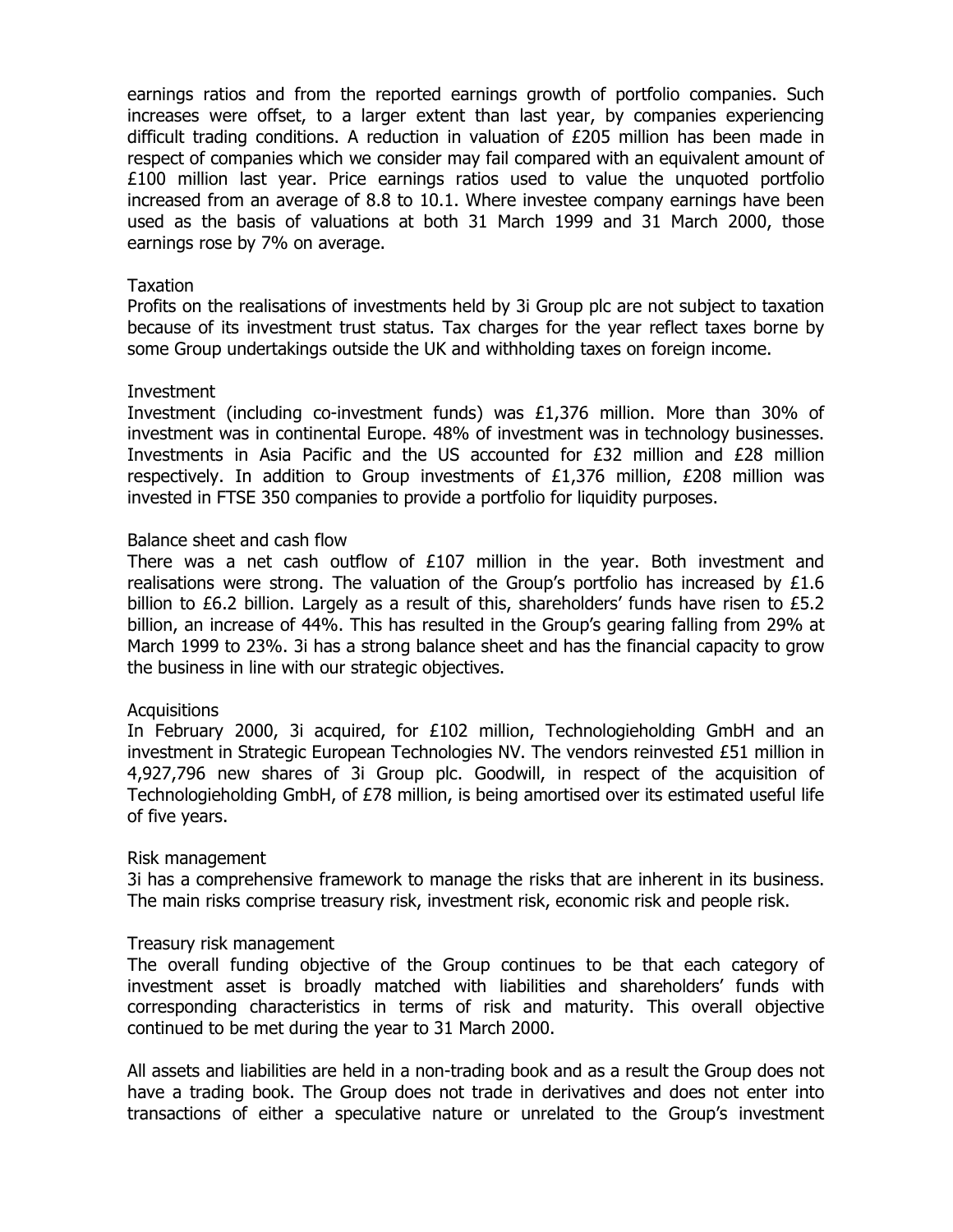activities. Derivatives are used only to manage the risks arising from the Group's investment activities.

The main funding risks faced by the Group are interest rate risk and exchange rate risk. The level of these risks is mitigated by the overall objective and the Board regularly reviews and approves policies on the approach to each of these risks.

3i's policy on exchange rate risk is not generally to hedge its overall portfolio in continental Europe or the US. In line with its funding policy, a small proportion of those assets are funded by borrowings in local currency and as a result a partial hedge exists. 3i's largest exposure is £1.0 billion in respect of net assets in continental Europe. The level of exposure to exchange rate risk is reviewed on a periodic basis.

Day-to-day management of treasury activities is delegated to executive Directors and the Group Treasurer. Regular reports on the Group's funding position have been considered during the year by a sub-committee of the Board. In future, these will be considered by the full Board. There has been no change during the year or since the year end to the major funding risks faced by the Group, or to the Group's approach to such risks.

#### Investment risk

This includes investing in companies that may not perform as expected, being over exposed to one sector of the economy and the portfolio valuation being mainly based on stock market valuations.

3i's investment criteria focus on management ability and market potential. Due diligence is undertaken with the assistance of our industry analysts who have senior management experience in a wide range of industry sectors. All proposed investments over £5 million are presented to the Group's Investment Committee, a committee of senior management including all the executive Directors, for consideration and approval.

3i invests in all sectors of the economy. Management periodically reviews the portfolio, which is well diversified by industry sector, to ensure that there is no undue exposure to any one sector.

The valuation of the majority of 3i's equity portfolio is based on stock market valuations for the relevant industry sector. Quoted investments are valued using the market price at the balance sheet date. About half of the unquoted equity portfolio is valued using stock market price earnings ratios for the relevant industry sector discounted for non marketability. Accordingly, stock market valuations for individual sectors are an important factor in determining the valuation of 3i's portfolio and the total return.

While it is not possible to protect against the risk of a downturn in stock markets generally or in any specific sector, there are regular reviews of holdings in quoted equities and exposure to individual sectors in order to monitor the level of risk and mitigate exposure where appropriate.

#### Economic risk

3i invests mainly in European companies and is expanding its operations internationally. However, the majority of investment is still in UK companies and there is an element of exposure to the UK economic cycle. To mitigate this, 3i has invested in different sectors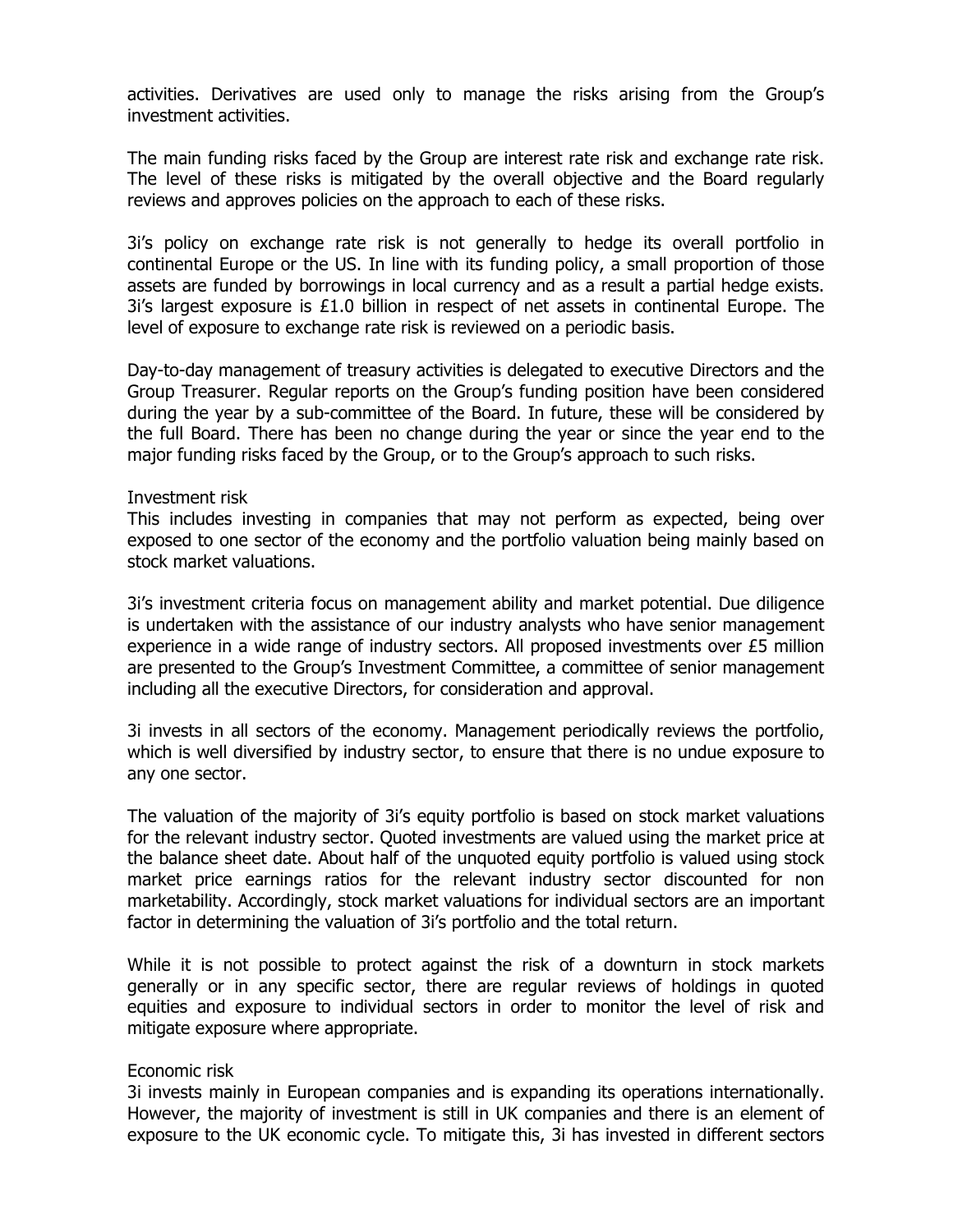of the UK economy with varying economic cycles. In addition, an increasing proportion of assets is invested in continental Europe and in other international markets, which have different economic cycles.

#### People risk

The ability to recruit, develop and retain capable people is an important factor in achieving the Group's strategic objectives. 3i recognises the need to remunerate and develop people at all levels of the business. Accordingly, we adopt a competitive reward structure which is in place throughout the Group and all staff are encouraged to take advantage of both internal and external training opportunities.

#### Millennium risk

The Group has experienced no problems with its systems and equipment. No material costs were incurred during the year. Similarly, there have been no significant effects on the Group's investment portfolio.

## Change in accounting policy

There has been a change in accounting policy in the year as a result of adopting Financial Reporting Standard 16 – Current Tax – for the first time. Dividend income is no longer shown inclusive of attributable tax credits. As required by Accounting Standards the comparative figures have been changed to reflect this revised accounting policy. There has been no effect on the comparative revenue profit after tax or reserves as adopting the revised policy reduces dividend income and the revenue tax charge by the same amount.

#### **Summary**

3i has achieved a strong financial performance and made good progress towards its strategic objectives.

Total return (£m)

|                                                                                                                                     | 2000                                 | 1999                              |
|-------------------------------------------------------------------------------------------------------------------------------------|--------------------------------------|-----------------------------------|
| Revenue profit before tax<br>Net realised capital profits<br>Unrealised value growth<br>Tax and other<br>Total return for the Group | 119<br>350<br>1,167<br>(57)<br>1,579 | 109<br>180<br>(90)<br>(22)<br>177 |
| Total return by geography $(\text{\textsterling m})$                                                                                |                                      |                                   |
| <b>UK</b><br><b>Continental Europe</b><br>US and Asia Pacific<br>Currency adjustment<br>Total return for the Group                  | 1,302<br>221<br>109<br>(53)<br>1,579 | 52<br>105<br>20<br>177            |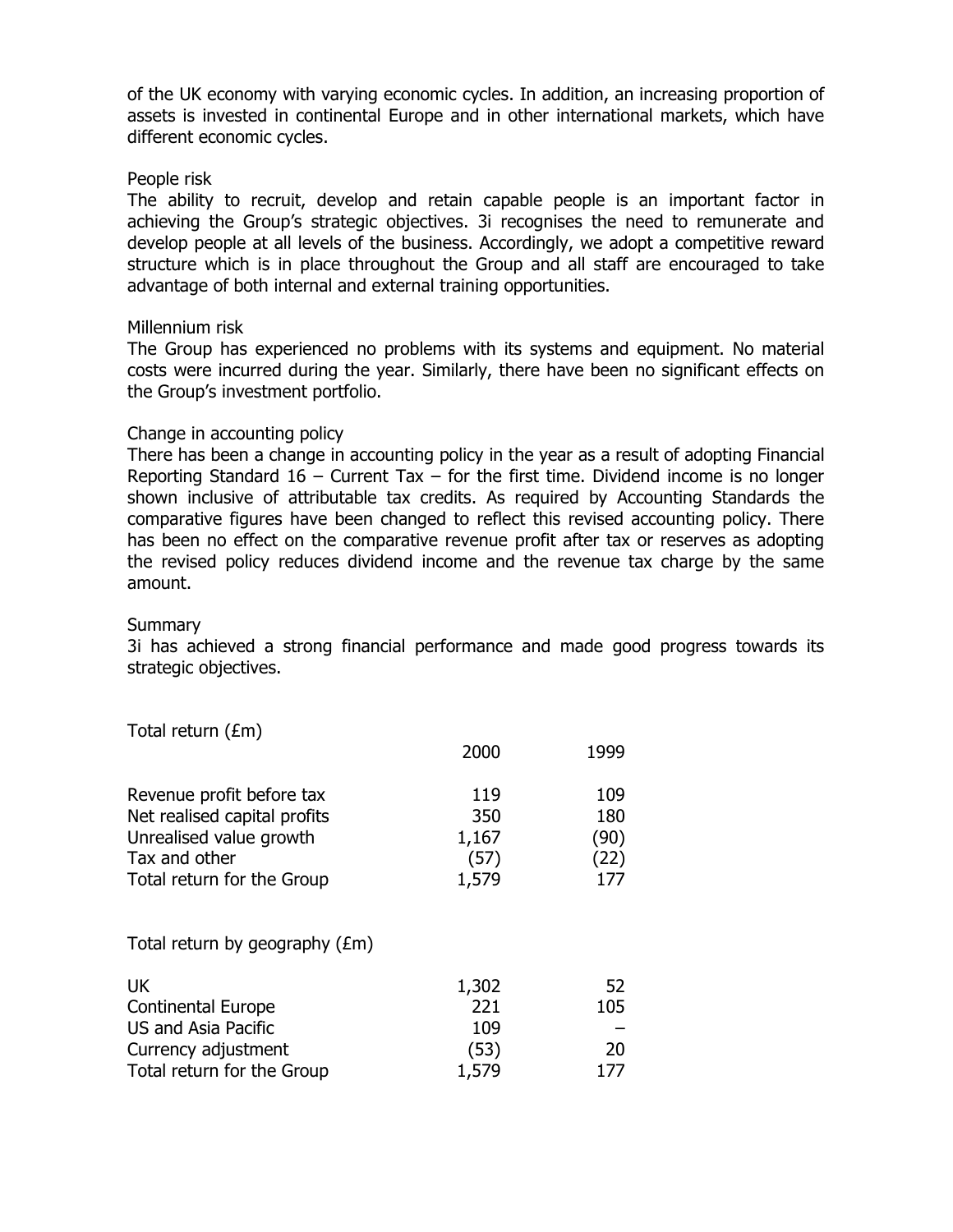| Realisations                                                                                                                                           |                                                |                                             |
|--------------------------------------------------------------------------------------------------------------------------------------------------------|------------------------------------------------|---------------------------------------------|
|                                                                                                                                                        | 2000                                           | 1999                                        |
| Total net realised profits (£m)<br>Equity proceeds (£m)<br>Uplift over opening equity valuation (%)<br>Percentage of opening equity portfolio sold (%) | 350<br>822<br>83<br>17                         | 180<br>532<br>61<br>12                      |
| Share and loan portfolio $(\text{\textsterling m})$                                                                                                    |                                                |                                             |
| Listed equity<br>Secondary market quoted<br>Unquoted equity<br>Loan investments<br>Fixed income investments<br>Total                                   | 1,103<br>483<br>2,499<br>1,292<br>593<br>5,970 | 742<br>75<br>1,917<br>1,094<br>729<br>4,557 |

The above excludes £201 million (1999: £nil) invested in FTSE 350 companies.

# Investment

|                           |               |                 |               | 2000 |               |               |               | 1999 |
|---------------------------|---------------|-----------------|---------------|------|---------------|---------------|---------------|------|
|                           |               | <b>Unquoted</b> |               |      |               | Unquoted      |               |      |
|                           | 3i            | funds           | <b>Total</b>  |      | 3i            | funds         | Total         |      |
|                           | $(\text{Em})$ | $(\text{fm})$   | $(\text{fm})$ | No.  | $(\text{Em})$ | $(\text{fm})$ | $(\text{Em})$ | No.  |
| UK                        | 705           | 189             | 894           | 354  | 693           | 206           | 899           | 495  |
| <b>Continental Europe</b> | 306           | 116             | 422           | 218  | 137           | 104           | 241           | 152  |
| Asia Pacific              | 31            |                 | 32            | 11   | 6             |               | 6             | 5    |
| <b>US</b>                 | 28            | -               | 28            | 10   |               |               |               |      |
| <b>Total</b>              | 1,070         | 306             | 1,376         | 593  | 837           | 310           | 1,147         | 654  |

In addition, investments amounting to £208 million were made during the year (1999: £nil) in FTSE 350 companies.

# **Michael Queen**

Finance Director 24 May 2000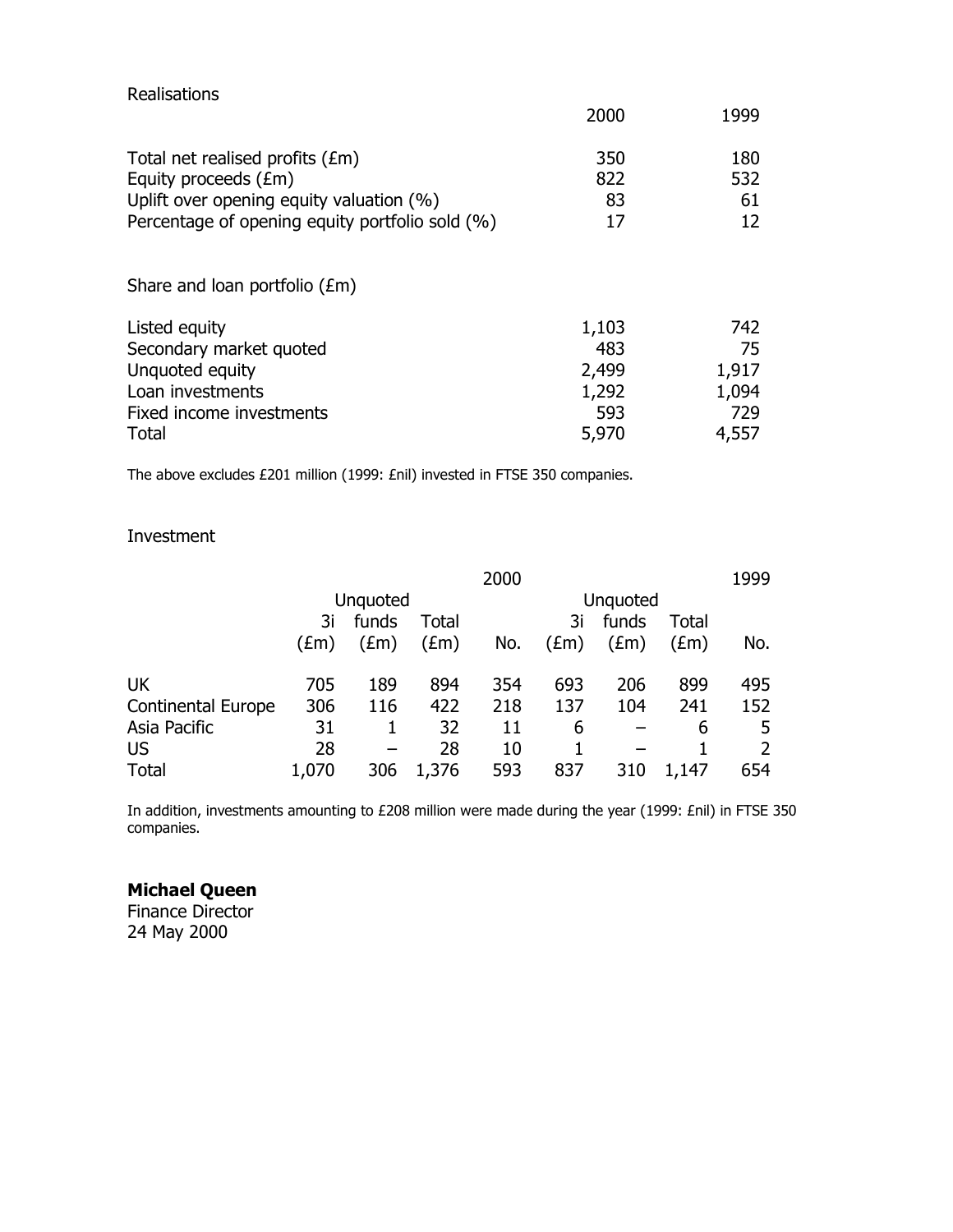# **Consolidated statement of total return**

for the year to 31 March 2000

|                                                            | Revenue<br>2000 | Capital<br>2000 | <b>Total</b><br>2000 | Revenue<br>1999 | Capital<br>1999          | Total<br>1999  |
|------------------------------------------------------------|-----------------|-----------------|----------------------|-----------------|--------------------------|----------------|
|                                                            |                 |                 |                      | as              |                          | as             |
|                                                            | £m              | £m              | £m                   | restated<br>£m  | £m                       | restated<br>£m |
| Capital profits                                            |                 |                 |                      |                 |                          |                |
| Net realised profits over opening valuation                |                 | 350.2           | 350.2                |                 | 180.1                    | 180.1          |
| Net unrealised value growth in the year                    |                 | 1,167.0         | 1,167.0              |                 | (90.0)                   | (90.0)         |
|                                                            |                 | 1,517.2         | 1,517.2              |                 | 90.1                     | 90.1           |
| Total operating income before interest payable             | 324.8           |                 | 324.8                | 307.9           |                          | 307.9          |
| Interest payable                                           | (104.4)         | (0.7)           | (105.1)              | (109.7)         | $\overline{\phantom{a}}$ | (109.7)        |
|                                                            | 220.4           | 1,516.5         | 1,736.9              | 198.2           | 90.1                     | 288.3          |
| Administrative expenses                                    | (101.9)         | (33.1)          | (135.0)              | (90.1)          | (21.2)                   | (111.3)        |
| Amortisation of goodwill                                   |                 | (2.6)           | (2.6)                |                 |                          |                |
| Return before tax and currency translation adjustment      | 118.5           | 1.480.8         | 1,599.3              | 108.1           | 68.9                     | 177.0          |
| Tax                                                        | (3.4)           | (13.0)          | (16.4)               | 2.2             | (5.4)                    | (3.2)          |
| Return for the year before currency translation adjustment | 115.1           | 1,467.8         | 1,582.9              | 110.3           | 63.5                     | 173.8          |
| Currency translation adjustment                            | 3.7             | (8.1)           | (4.4)                | (1.7)           | 5.0                      | 3.3            |
| Total return                                               | 118.8           | 1.459.7         | 1,578.5              | 108.6           | 68.5                     | 177.1          |
| Total return per share                                     |                 |                 |                      |                 |                          |                |
| Basic (pence)                                              | 19.9p           | 244.1p          | 264.0p               | 18.3p           | 11.5p                    | 29.8p          |
| Diluted (pence)                                            | 19.7p           | 241.7p          | 261.4p               | 18.2p           | 11.5p                    | 29.7p          |
| Reconciliation of movement in shareholders' funds          |                 |                 | 0000                 |                 |                          | 1000           |

|                              | 2000    | 1999    |
|------------------------------|---------|---------|
|                              | £m      | £m      |
| Opening balance              | 3,603.9 | 3,488.9 |
| Revenue return               | 118.8   | 108.6   |
| Capital return               | 1,459.7 | 68.5    |
| Total return                 | 1,578.5 | 177.1   |
| <b>Dividends</b>             | (72.2)  | (66.3)  |
| Proceeds of issues of shares | 63.3    | 4.2     |
| Movement in the year         | 1,569.6 | 115.0   |
| Closing balance              | 5,173.5 | 3,603.9 |

In accordance with Financial Reporting Standard 16 - Current Tax, dividends receivable have been recognised at an amount that excludes attributable tax<br>credits. This represents a change in accounting policy from previous y accounting policy.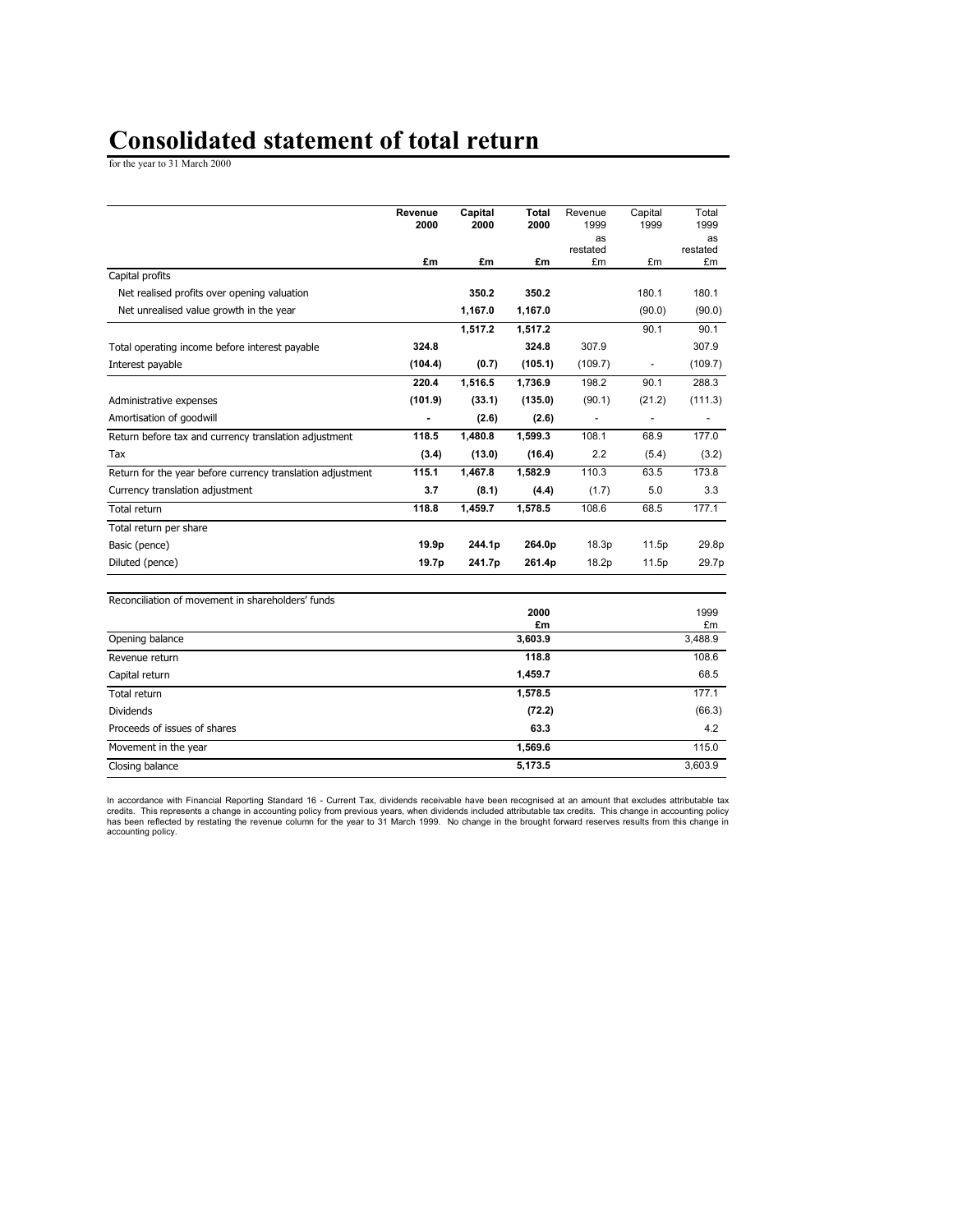# **Consolidated revenue statement**

for the year to 31 March 2000

|                                                                               | 2000    | 1999              |
|-------------------------------------------------------------------------------|---------|-------------------|
|                                                                               | £m      | as restated<br>£m |
| Interest receivable                                                           |         |                   |
| Interest receivable and similar income arising from debt securities and other |         |                   |
| fixed income securities held as financial fixed asset investments             |         |                   |
| Interest receivable on loan investments                                       | 87.1    | 92.0              |
| Fixed rate dividends                                                          | 34.2    | 41.5              |
|                                                                               | 121.3   | 133.5             |
| Other interest receivable and similar income                                  | 31.4    | 37.8              |
|                                                                               | 152.7   | 171.3             |
| Interest payable                                                              | (104.4) | (109.7)           |
| Net interest income                                                           | 48.3    | 61.6              |
| Dividend income from equity shares                                            | 116.7   | 82.9              |
| Income from joint ventures                                                    | (1.0)   | (1.2)             |
| Fees receivable                                                               | 54.4    | 53.5              |
| Other operating income                                                        | 2.0     | 1.4               |
| Total operating income                                                        | 220.4   | 198.2             |
| Administrative expenses and depreciation                                      | (101.9) | (90.1)            |
| Profit on ordinary activities before tax                                      | 118.5   | 108.1             |
| Tax on profit on ordinary activities                                          | (3.4)   | 2.2               |
| Profit for the year                                                           | 115.1   | 110.3             |
| <b>Dividends</b>                                                              |         |                   |
| Interim (4.6p per share paid, 1999 4.3p paid)                                 | (27.0)  | (25.2)            |
| Final (7.6p per share proposed, 1999 7.0p paid)                               | (45.2)  | (41.1)            |
| Profit retained for the year                                                  | 42.9    | 44.0              |
| Earnings per share                                                            |         |                   |
| Basic (pence)                                                                 | 19.3p   | 18.5p             |
| Diluted (pence)                                                               | 19.1p   | 18.5p             |

There is no material difference between the reported revenue and the revenue on an unmodified historical cost basis.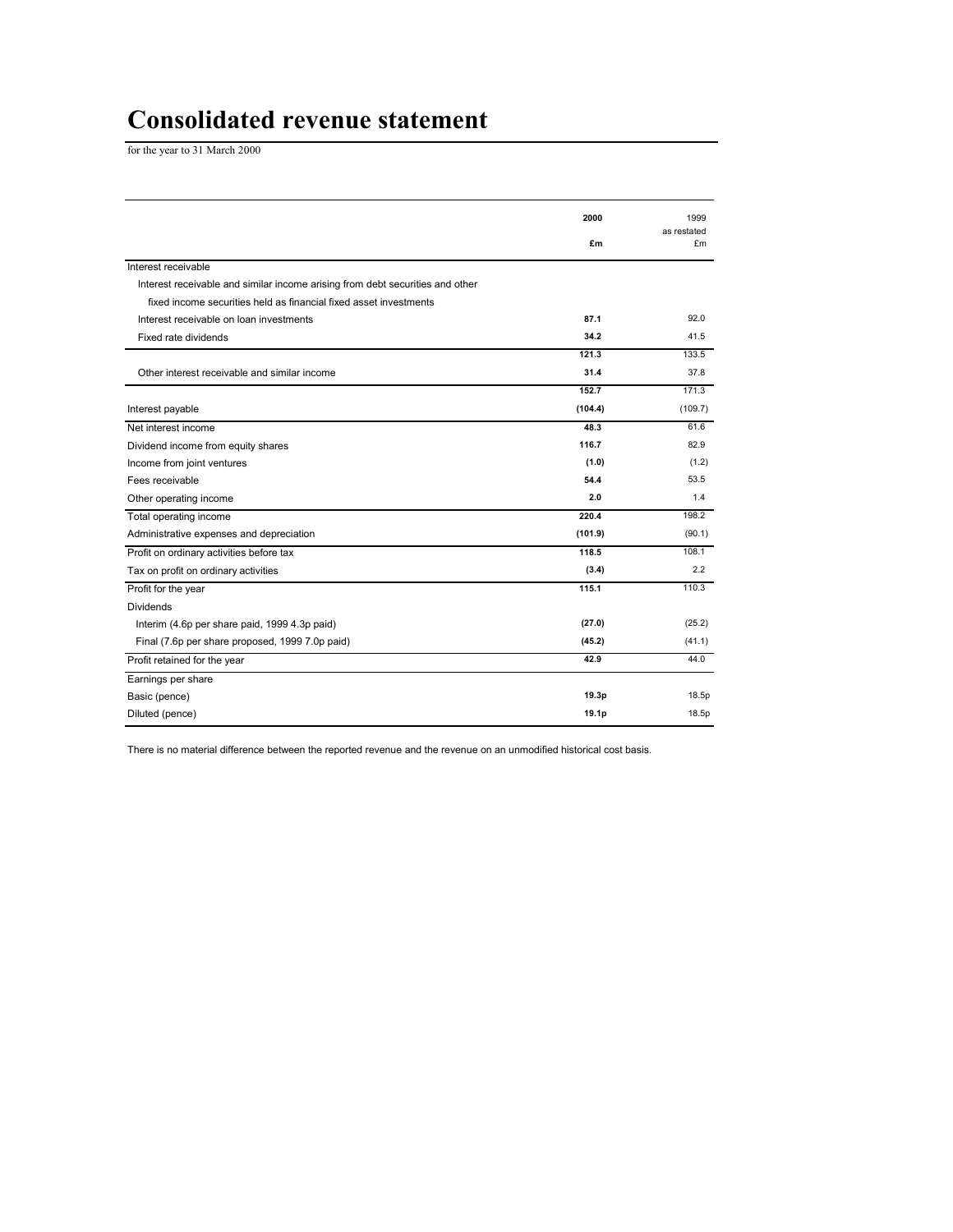# **Consolidated balance sheet**

as at 31 March 2000

|                                                                                                | 2000    | 2000         | 1999    | 1999         |
|------------------------------------------------------------------------------------------------|---------|--------------|---------|--------------|
| Assets                                                                                         | £m      | £m<br>ä,     | £m      | £m<br>15.5   |
| Treasury bills and other eligible bills                                                        |         |              |         |              |
| Loans and advances to banks                                                                    |         | 478.6<br>0.4 |         | 270.8<br>0.8 |
| Loans and advances to customers                                                                |         |              |         |              |
| Debt securities held for treasury purposes                                                     |         | 190.7        |         | 173.8        |
| Debt securities and other fixed income securities<br>held as financial fixed asset investments |         |              |         |              |
| Loan investments                                                                               | 1,291.6 |              | 1,094.3 |              |
| Fixed income shares                                                                            | 593.7   |              | 729.5   |              |
|                                                                                                | 1,885.3 |              | 1,823.8 |              |
| Equity shares                                                                                  |         |              |         |              |
| Listed                                                                                         | 1,304.0 |              | 742.1   |              |
| Unlisted                                                                                       | 2,982.2 |              | 1,991.4 |              |
|                                                                                                | 4,286.2 |              | 2,733.5 |              |
|                                                                                                |         | 6,171.5      |         | 4,557.3      |
| Interests in joint ventures                                                                    |         |              |         |              |
| Share of gross assets                                                                          | 122.1   |              | 44.0    |              |
| Share of gross liabilities                                                                     |         |              |         |              |
|                                                                                                |         | 122.1        |         | 44.0         |
| Intangible fixed assets                                                                        |         |              |         |              |
| Goodwill                                                                                       |         | 75.5         |         |              |
| Tangible fixed assets                                                                          |         | 53.3         |         | 48.2         |
| Other assets                                                                                   |         | 121.0        |         | 138.1        |
| Prepayments and accrued income                                                                 |         | 67.9         |         | 58.8         |
| <b>Total assets</b>                                                                            |         | 7,281.0      |         | 5,307.3      |
|                                                                                                |         |              |         |              |
| Liabilities                                                                                    |         |              |         |              |
| Deposits by banks                                                                              |         | 190.4        |         | 68.8         |
| Debt securities in issue                                                                       |         | 1,613.3      |         | 1,425.9      |
| Other liabilities                                                                              |         | 69.1         |         | 50.3         |
| Accruals and deferred income                                                                   |         | 179.3        |         | 142.6        |
| Provisions for liabilities and charges                                                         |         |              |         |              |
| Deferred tax                                                                                   |         | 22.8         |         | 15.8         |
| Subordinated liabilities                                                                       |         | 32.6         |         |              |
|                                                                                                |         | 2,107.5      |         | 1,703.4      |
|                                                                                                |         | 301.8        |         | 297.7        |
| Called up share capital                                                                        |         |              |         | 256.5        |
| Share premium account                                                                          |         | 315.7        |         |              |
| Capital redemption reserve                                                                     |         | 1.3          |         | 1.3          |
| Capital reserve                                                                                |         | 4,340.7      |         | 2,881.0      |
| Revenue reserve                                                                                |         | 214.0        |         | 167.4        |
| Equity shareholders' funds                                                                     |         | 5,173.5      |         | 3,603.9      |
| <b>Total liabilities</b>                                                                       |         | 7,281.0      |         | 5,307.3      |
| Memorandum items                                                                               |         |              |         |              |
| <b>Contingent liabilities</b>                                                                  |         |              |         |              |
| Guarantees and assets pledged as collateral security                                           |         | 15.9         |         | 23.2         |
| Commitments                                                                                    |         | 350.5        |         | 359.9        |

**Approved by the Board** 

**Sir George Russell CBE Brian Larcombe Directors 24 May 2000**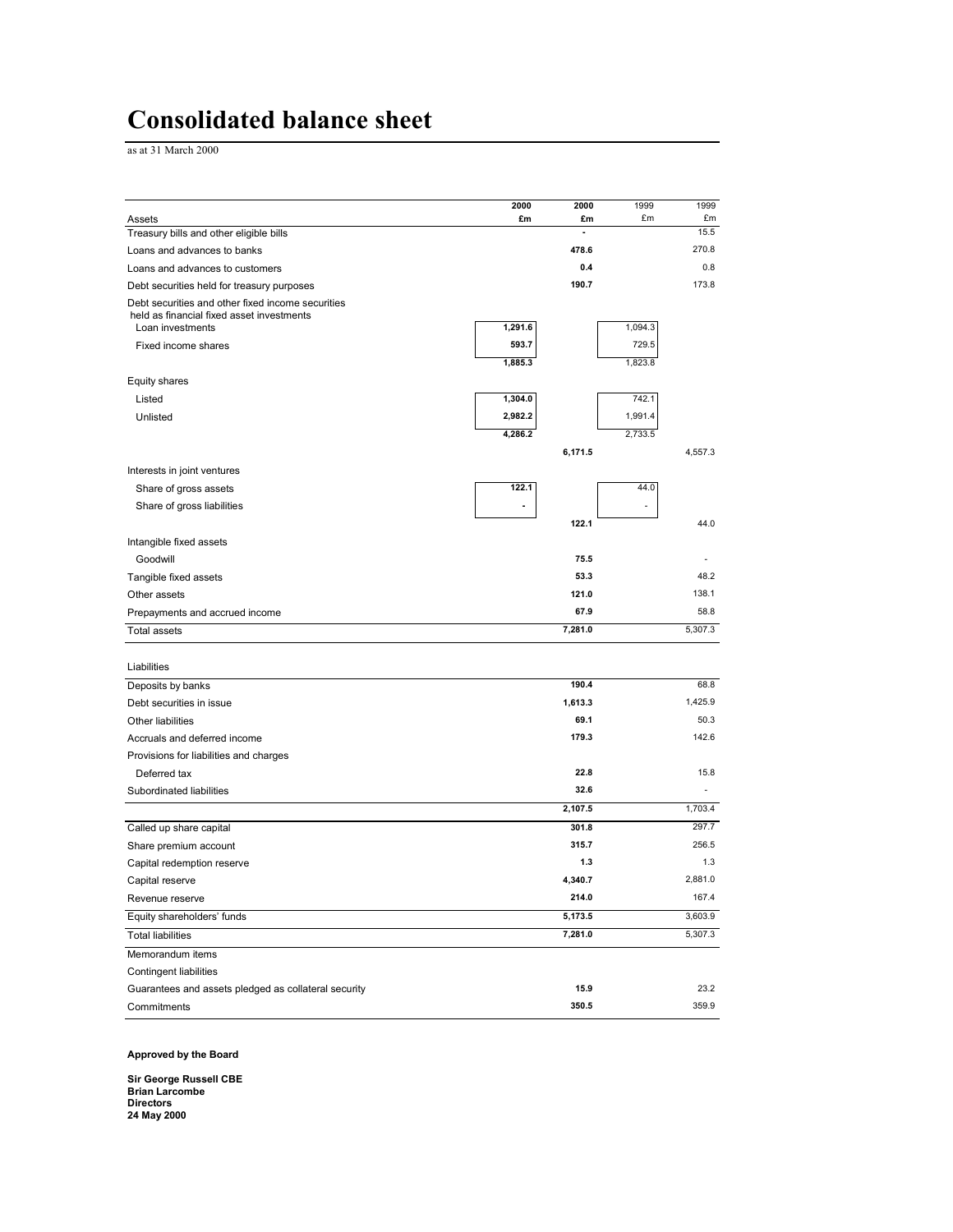# **Consolidated cash flow statement**

for the year to 31 March 2000

|                                                                                                                                                  | 2000<br>£m | 1999<br>£m |
|--------------------------------------------------------------------------------------------------------------------------------------------------|------------|------------|
| Operating activities                                                                                                                             |            |            |
| Interest received and similar income arising from debt securities and other<br>fixed income securities held as financial fixed asset investments | 114.2      | 126.6      |
| Other interest received and similar income                                                                                                       | 34.6       | 37.5       |
| Interest paid on borrowings                                                                                                                      | (102.6)    | (113.2)    |
| Dividends received from equity shares                                                                                                            | 115.1      | 82.8       |
| Fees and other net cash receipts                                                                                                                 | 54.3       | 51.9       |
| Operating and administrative costs paid                                                                                                          | (109.5)    | (81.3)     |
| Net cash inflow from operating activities                                                                                                        | 106.1      | 104.3      |
| <b>Taxation received</b>                                                                                                                         | 18.6       | 9.4        |
| Capital expenditure and financial investment                                                                                                     |            |            |
| Investment in equity shares, fixed income shares and loans                                                                                       | (1, 277.7) | (836.9)    |
| Sale, repayment or redemption of equity shares, fixed income shares and loan<br>investments                                                      | 1,162.0    | 872.7      |
| Repayment of loans and advances to customers                                                                                                     | 0.4        | 0.4        |
| Investment administrative expenses                                                                                                               | (33.1)     | (21.2)     |
| Investment interest paid                                                                                                                         | (0.7)      |            |
| Net divestment of joint ventures                                                                                                                 | 6.6        | 11.9       |
| Disposal of investment properties and leases                                                                                                     | 3.7        | 6.8        |
| Purchase of tangible fixed assets                                                                                                                | (11.3)     | (9.3)      |
| Sale of tangible fixed assets                                                                                                                    | 1.2        | 1.4        |
| Net cash (outflow)/inflow from capital expenditure and financial investment                                                                      | (148.9)    | 25.8       |
| Acquisitions                                                                                                                                     |            |            |
| Acquisition of subsidiary undertakings                                                                                                           | (78.2)     | ä,         |
| Equity dividends paid                                                                                                                            | (68.1)     | (62.8)     |
| Management of liquid resources                                                                                                                   | (189.3)    | (20.5)     |
| Net cash (outflow)/inflow before financing                                                                                                       | (359.8)    | 56.2       |
| Financing                                                                                                                                        |            |            |
| Debt due within one year                                                                                                                         | 9.3        | (15.5)     |
| Debt due after more than one year                                                                                                                | 309.0      | (42.4)     |
| Issue of shares                                                                                                                                  | 63.3       | 4.2        |
| Net cash inflow/(outflow) from financing                                                                                                         | 381.6      | (53.7)     |
| Increase in cash                                                                                                                                 | 21.8       | 2.5        |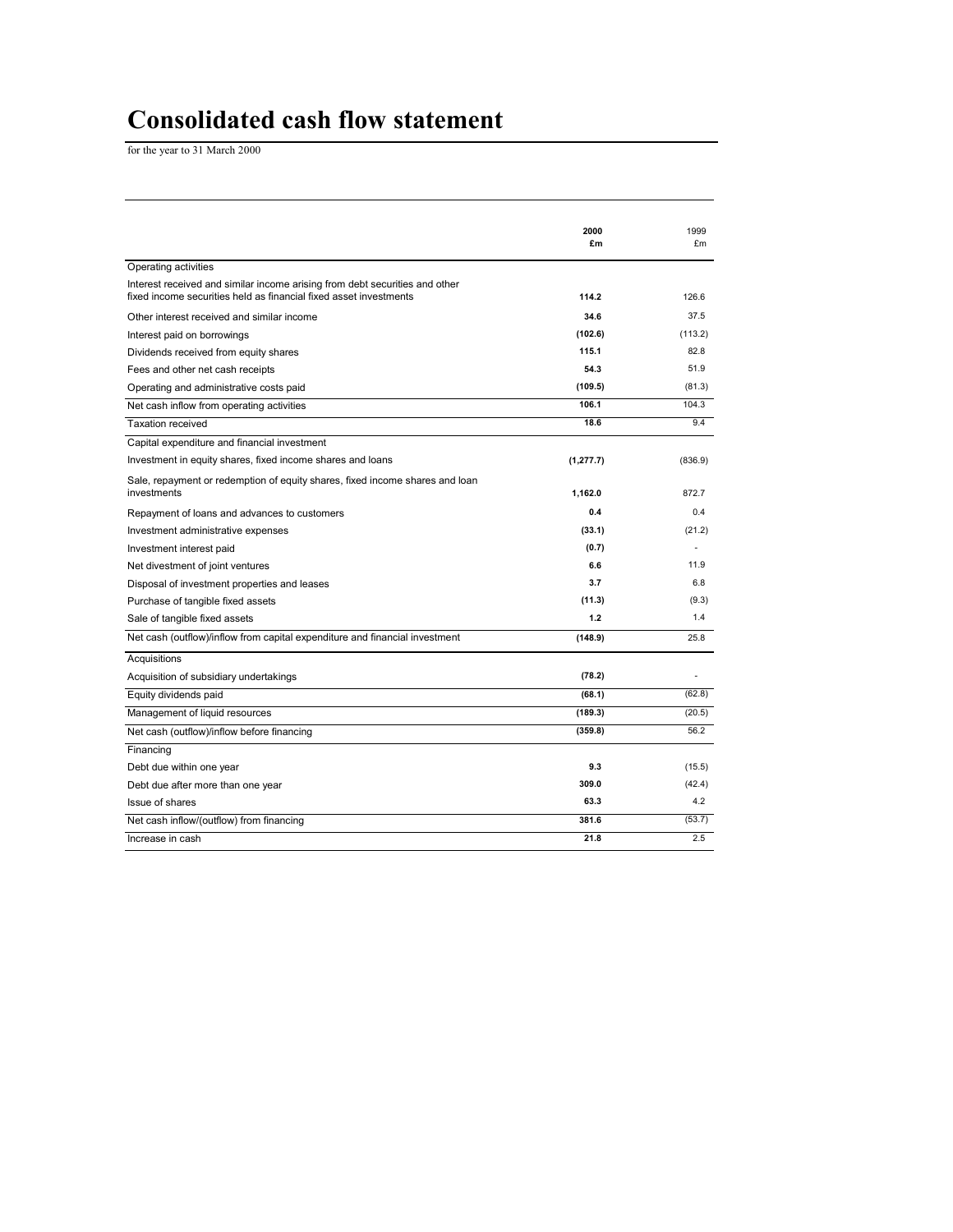# **Notes to the financial statements**

for the year to 31 March 2000

#### **1 Reconciliation of revenue profit before tax to net cash inflow from operating activities**

|                                                                                 | 2000   | 1999   |
|---------------------------------------------------------------------------------|--------|--------|
|                                                                                 | £m     | £m     |
| Revenue profit before tax                                                       | 118.5  | 108.1  |
| Depreciation of equipment and vehicles                                          | 6.3    | 5.7    |
| Increase in other assets associated with operating activities                   | (12.9) | (19.0) |
| Tax on investment income included within income from overseas companies         | (1.7)  | ۰      |
| Increase in prepayments and accrued income associated with operating activities | (9.1)  | (6.5)  |
| Increase in accruals and deferred income associated with operating activities   | 4.4    | 16.1   |
| Reversal of losses of joint ventures less distributions received                | 1.0    | 0.5    |
| Profit on sale of tangible fixed assets                                         | (0.4)  | (0.6)  |
| Net cash inflow from operating activities                                       | 106.1  | 104.3  |

#### **2 Reconciliation to net debt**

|                                                  | 2000       | 1999       |
|--------------------------------------------------|------------|------------|
|                                                  | £m         | £m         |
| Increase in cash in the year                     | 21.8       | 2.5        |
| Cash outflow from management of liquid resources | 189.3      | 20.5       |
| Cash (inflow)/outflow from debt financing        | (308.9)    | 57.9       |
| Cash (inflow) from subordinated liabilities      | (9.4)      |            |
| Change in net debt from cash flows               | (107.2)    | 80.9       |
| Debt acquired with subsidiary undertakings       | (23.2)     | ٠          |
| Foreign exchange movements                       | (2.0)      | (1.4)      |
| New finance leases and other non-cash changes    | (0.1)      | 0.2        |
| Movement in net debt in the year                 | (132.5)    | 79.7       |
| Net debt at start of year                        | (1,037.5)  | (1, 117.2) |
| Net debt at end of year                          | (1, 170.0) | (1,037.5)  |

#### **3 Analysis of net debt**

|                                                                       |           |                  |                    |          | Other    |            |
|-----------------------------------------------------------------------|-----------|------------------|--------------------|----------|----------|------------|
|                                                                       | 1 April   | <b>Cash flow</b> | <b>Acquisition</b> | Exchange | non-cash | 31 March   |
|                                                                       | 1999      |                  |                    | movement | changes  | 2000       |
|                                                                       | £m        | £m               | £m                 | £m       | £m       | £m         |
| Cash and deposits repayable on demand                                 | 22.0      | 21.8             | ۰                  | (1.9)    | ٠        | 41.9       |
| Treasury bills, other loans, advances and<br>treasury debt securities | 438.1     | 189.3            |                    | ۰        | ٠        | 627.4      |
| Deposits and debt securities repayable<br>within one year             | (281.6)   | (9.3)            |                    | (0.1)    | (102.7)  | (393.7)    |
| Deposits and debt securities repayable<br>after one year              | (1,213.1) | (299.6)          | ۰                  | ۰        | 102.7    | (1,410.0)  |
| Subordinated liabilities                                              | ۰         | (9.4)            | (23.2)             | ٠        | ٠        | (32.6)     |
| Finance leases                                                        | (2.9)     | ٠                | ٠                  | ٠        | (0.1)    | (3.0)      |
|                                                                       | (1,037.5) | (107.2)          | (23.2)             | (2.0)    | (0.1)    | (1, 170.0) |